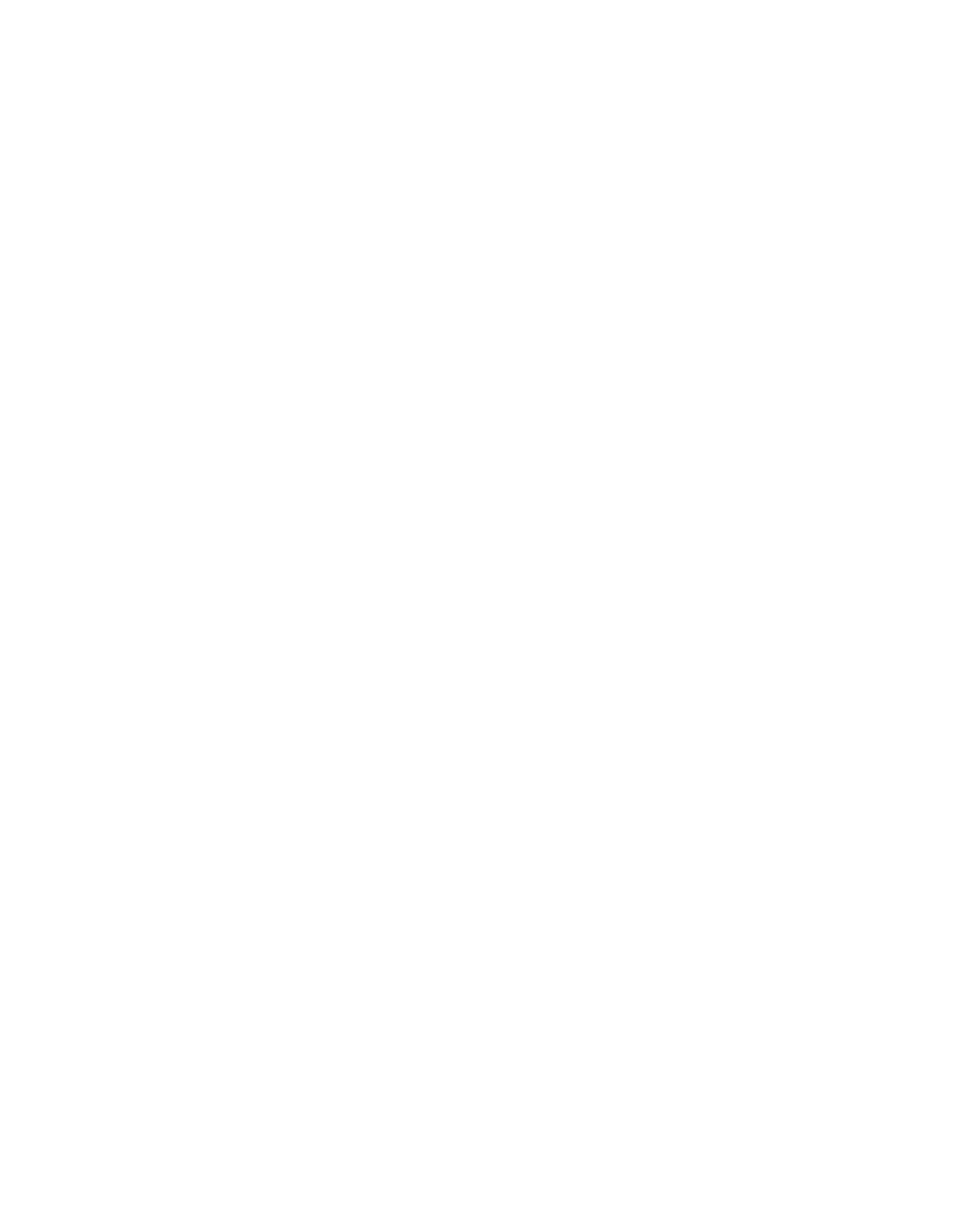# **TABLE OF CONTENTS**

| 1.                               |  |
|----------------------------------|--|
|                                  |  |
|                                  |  |
| $2_{-}$                          |  |
| 2.1                              |  |
| 2.2                              |  |
| 3.                               |  |
| 4.                               |  |
|                                  |  |
| 5.                               |  |
| 6.                               |  |
|                                  |  |
|                                  |  |
|                                  |  |
| $7_{\scriptscriptstyle{\wedge}}$ |  |
|                                  |  |
|                                  |  |
|                                  |  |
| 8.                               |  |
|                                  |  |
|                                  |  |
|                                  |  |
|                                  |  |
|                                  |  |
|                                  |  |
|                                  |  |
|                                  |  |
|                                  |  |
|                                  |  |
| 11.1                             |  |
| 11.2                             |  |
| 11.3                             |  |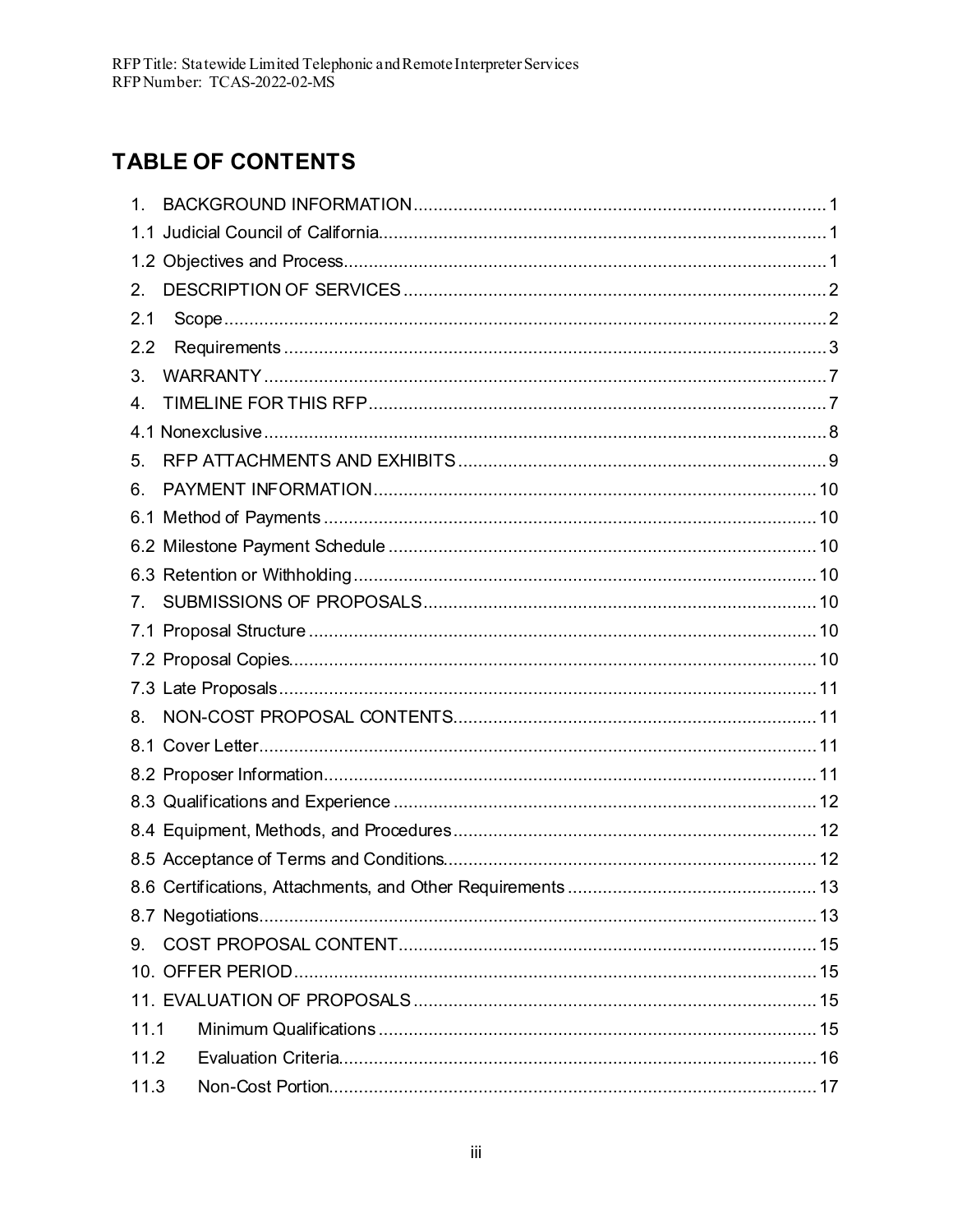RFP Title: Statewide Limited Telephonic and Remote Interpreter Services<br>RFP#: TCAS-2022-02-MS

| 114  |                                                              |  |  |  |
|------|--------------------------------------------------------------|--|--|--|
|      |                                                              |  |  |  |
|      |                                                              |  |  |  |
|      |                                                              |  |  |  |
| 14.1 |                                                              |  |  |  |
| 14.2 |                                                              |  |  |  |
| 14.3 |                                                              |  |  |  |
| 14.4 |                                                              |  |  |  |
| 14.5 |                                                              |  |  |  |
| 14.6 |                                                              |  |  |  |
|      | 15. DISABLED VETERAN BUSINESS ENTERPRISE (DVBE) INCENTIVE 19 |  |  |  |
| 15.1 |                                                              |  |  |  |
| 15.2 |                                                              |  |  |  |
| 15.3 |                                                              |  |  |  |
| 15.4 |                                                              |  |  |  |
| 15.5 |                                                              |  |  |  |
| 15.6 |                                                              |  |  |  |
|      |                                                              |  |  |  |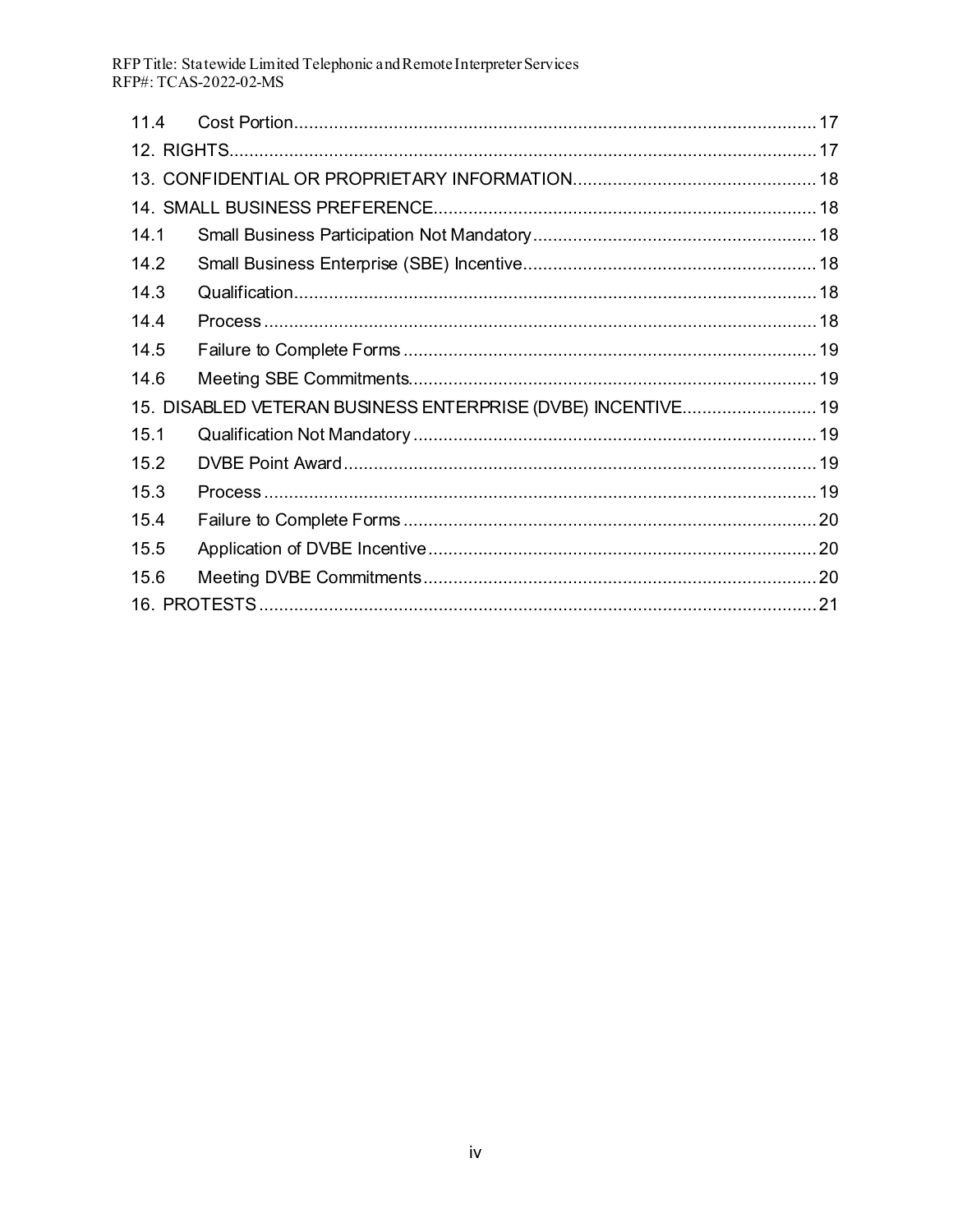RFP Title: Statewide Limited Telephonic and Remote Interpreter Services RFP#: TCAS-2022-02-MS

### **Attachments**

| Attachment 1 | <b>Administrative Rules Governing RFPs</b>                                             |
|--------------|----------------------------------------------------------------------------------------|
| Attachment 2 | <b>JCC Standard Terms and Conditions</b>                                               |
| Attachment 3 | Contractor's Acceptance of Terms and Conditions                                        |
| Attachment 4 | <b>General Certifications Form</b>                                                     |
| Attachment 5 | <b>Small Business Declaration</b>                                                      |
| Attachment 6 | Payee Data Record Form                                                                 |
| Attachment 7 | Iran Contracting Act Certification                                                     |
| Attachment 8 | Unruh Civil Rights Act and California Fair Employment and Housing Act<br>Certification |
| Attachment 9 | Darfur Contracting Act Certification                                                   |
|              | Attachment 10 Bidder DVBE Declaration                                                  |
|              | Attachment 11 Bidder Declaration                                                       |

# **Exhibits**

| Exhibit 1 | <b>Payment Provisions</b> |
|-----------|---------------------------|
|-----------|---------------------------|

Exhibit 2 List of Judicial Branch Entities (JBEs)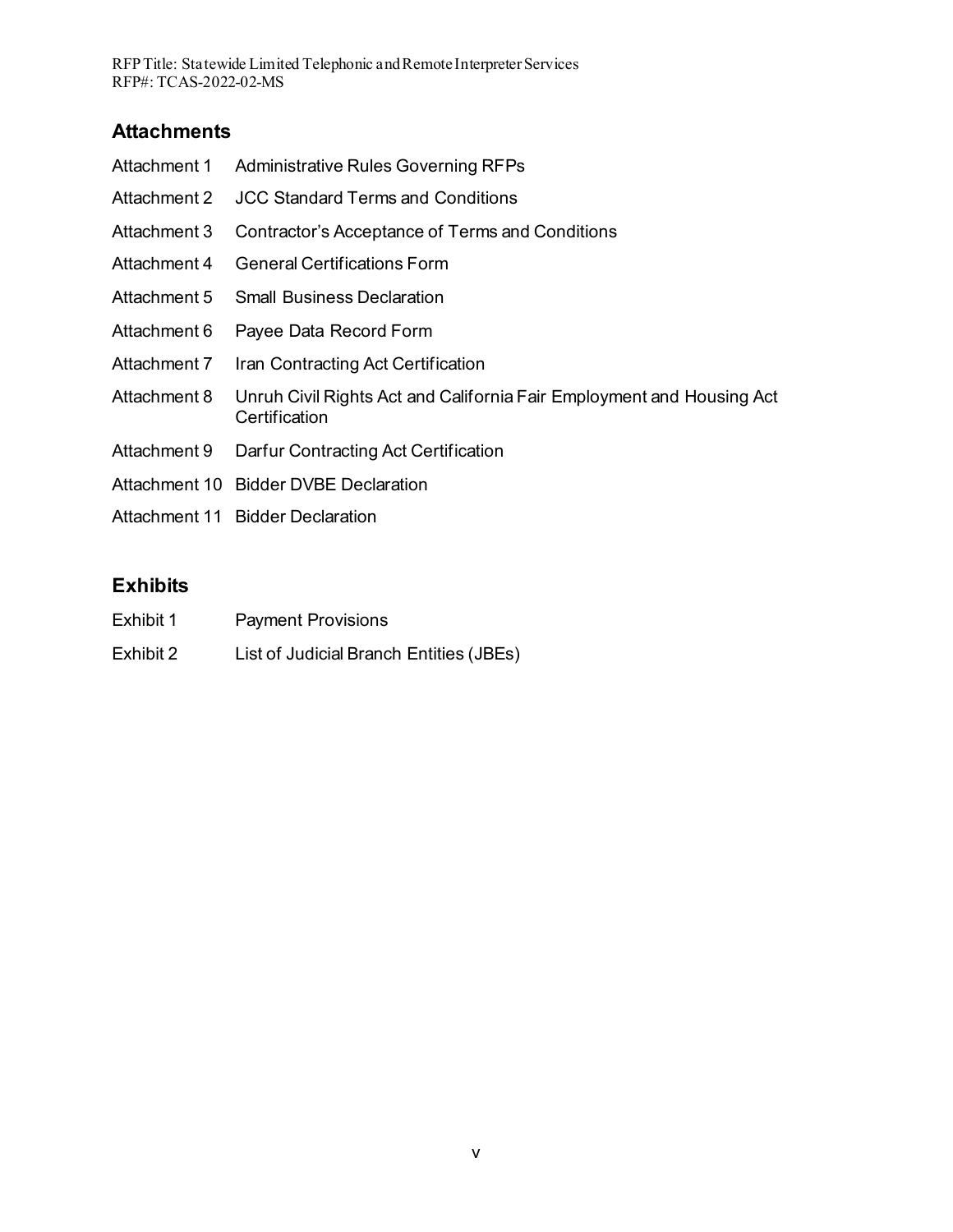# <span id="page-5-0"></span>**1. BACKGROUND INFORMATION**

# <span id="page-5-1"></span>**1.1 Judicial Council of California**

The Judicial Council of California (Judicial Council) is the policymaking body of the California court system, which includes 58 superior courts, the courts of appeal, and the Supreme Court. Under the authority of the state's Constitution and with the leadership of the Chief Justice of the California Supreme Court, the Judicial Council is responsible for ensuring the fair, impartial, and consistent administration of justice. The Judicial Council recommends improvements to the courts, adopts rules and procedures for court administration, and makes recommendations annually to the Governor and the Legislature. Judicial Council staff assist the Judicial Council with implementing policies and supporting court operations.

Within the Judicial Council's Center for Families, Children, & the Courts (CFCC), the Language Access Services Program (LASP) works to develop policies and provide services to ensure equal access to justice for court users who are limited English proficient (LEP) or deaf/hearing-impaired. LASP is comprised of the Language Access Implementation Unit (LAI) and the Court Interpreters Program (CIP). LAI works on making the courts more language accessible via resources such as signage, technology, and translated forms, and CIP works on addressing court interpreter issues and developing court interpreter services.

The Court Interpreters Advisory Panel (CIAP) assists the council in performing its duties through promoting access to spoken-language interpreters and interpreters for deaf and hearing-impaired persons. The Language Access Subcommittee, under the Advisory Committee on Providing Access and Fairness (PAF), assists the Judicial Council with language access policy recommendations for the California courts. Under Gov. Code § 68563, the Judicial Council conducts a study of language need and interpreter use in the California superior courts every five years and reports these findings to the Governor and the Legislature (see *[2020 Language Need and Interpreter](https://www.courts.ca.gov/documents/2020-Language-Need-and-Interpreter-Use-Study-Report-to-the-Legislature.pdf)  [Use Study](https://www.courts.ca.gov/documents/2020-Language-Need-and-Interpreter-Use-Study-Report-to-the-Legislature.pdf)*). This study is used to inform the policy recommendations of CIAP and the Language Access Subcommittee and the development of services and resources for LEP or deaf/hearing-impaired court users and the courts.

The Judicial Council is the credentialing body for California certified or registered court interpreters. To become a California certified or registered court interpreter, an interpreter must pass the requisite exams and complete enrollment for the Judicial Council's Master List. The following languages have been designated for certification: American Sign Language, Arabic, Armenian (Eastern), Armenian (Western), Cantonese, Farsi, Japanese, Khmer, Korean, Mandarin, Portuguese, Punjabi, Russian, Spanish, Tagalog, and Vietnamese. All other languages are designated as registered languages. More information about the [court interpreter exams](https://www.courts.ca.gov/2695.htm) can be found on the Judicial Council website.

### <span id="page-5-2"></span>**1.2 Objectives and Process**

In order to gain economies of scale and to leverage purchasing power among California judicial branch entities, the Judicial Council is conducting this RFP to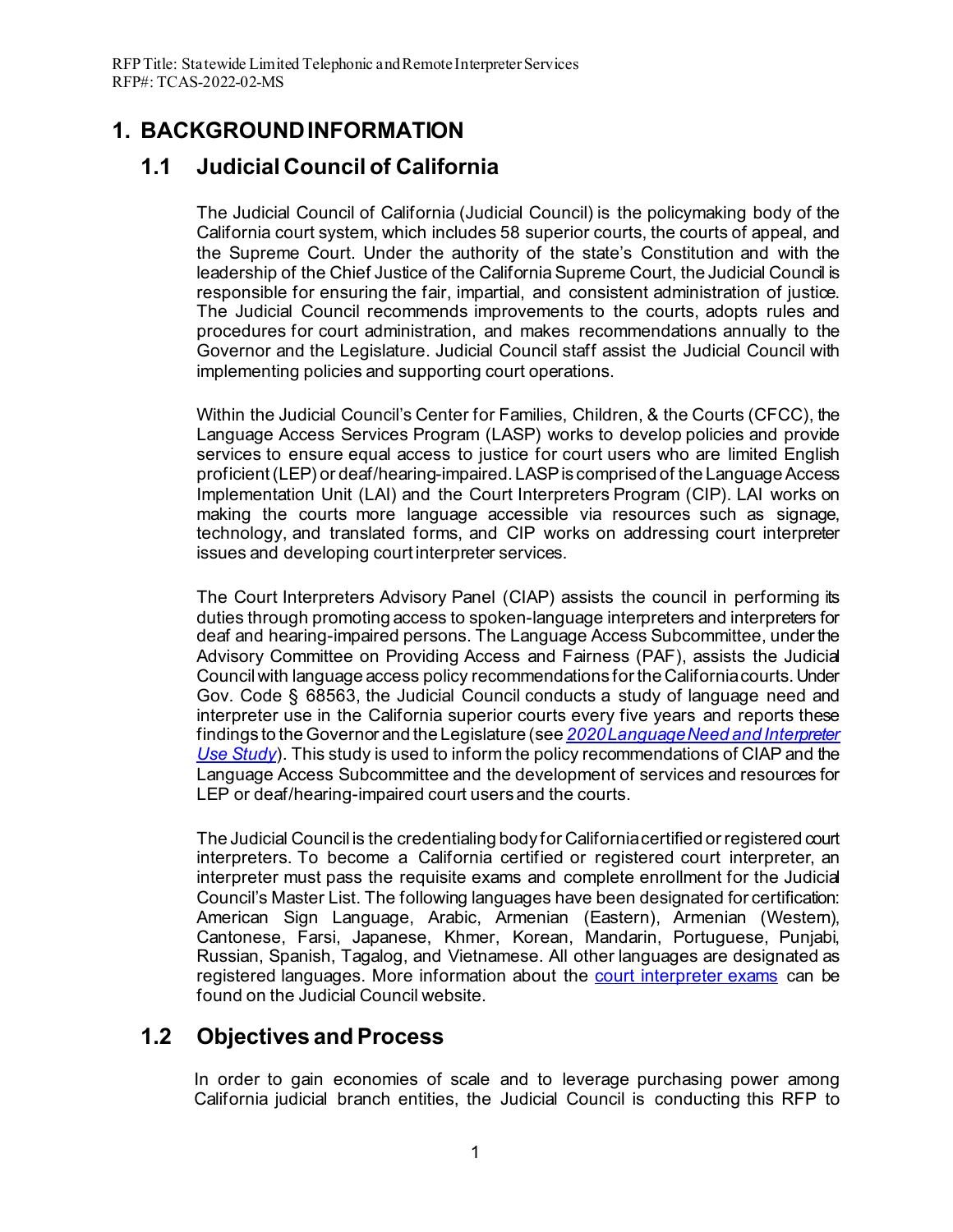facilitate the provision of Limited Telephonic and Remote Interpreter Services (as defined in Section 2 below) for the benefit of the following California judicial branch entities: the 58 Superior Courts of California (collectively, "Superior Courts" or "trial courts"), the California Courts of Appeal, the Supreme Court of California, the Habeas Corpus Resource Center, and the Judicial Council (collectively referred to as judicial branch entities (JBEs) and individually as a "JBE").

Through this RFP, the Judicial Council intends to award one (1) and up to five (5) leveraged procurement agreements, also referred to as "Master Agreements." Each Master Agreement awarded as a result of this RFP is expected to have an initial term of five (5) years, followed by three (3) one-year options to extend the term at the Judicial Council's discretion.

Unless otherwise specifically set forth, any representations, warranties, or certifications made by the person or entity submitting a proposal (Proposer) or potential vendor pursuant to this RFP are deemed to be made to all of the entities in the immediately preceding paragraph. Through a Participating Addendum, substantially in the form of the sample Participating Addendum provided in Attachment 2, each JBE may elect, but is not required, to purchase services under any Master Agreement that may be awarded as a result of this RFP.

If multiple Master Agreements are awarded, each JBE may select the vendor that best meets the JBE's individual requirements and provides the best value to the JBE. Each Participating Addendum will incorporate and be subject to the terms and conditions of the respective Master Agreement that has been awarded as a result of this RFP. Based on the terms and conditions of the Master Agreement, each Participating Addendum will set forth the specific services, schedules, and fees. Each Participating Addendum will constitute a separate independent contract between the vendor and the JBE signing the Participating Addendum.

# <span id="page-6-0"></span>**2. DESCRIPTION OF SERVICES**

### <span id="page-6-1"></span>**2.1 Scope**

The Judicial Council seeks to identify and retain up to five qualified vendors to provide the JBEs with on-demand Telephonic and Remote Interpreter Services , in compliance with the requirements set forth in Section 2.2 below, (Interpreter Services) on a limited basis when the applicable JBE is unable to secure a California certified or registered court interpreter to provide interpretation.

For purposes of this RFP, "Interpreter Services" are competent language interpretation services (as defined in Section 2.2), including "Remote Interpreter Services" for American Sign Language (ASL) Interpreter and Certified Deaf Interpreter (CDI) services. In this RFP, Interpreter Services are only accessible using a telephone number, with the exception of Remote Interpreter Services for ASL and CDI services, which by necessity require the use of video and audio.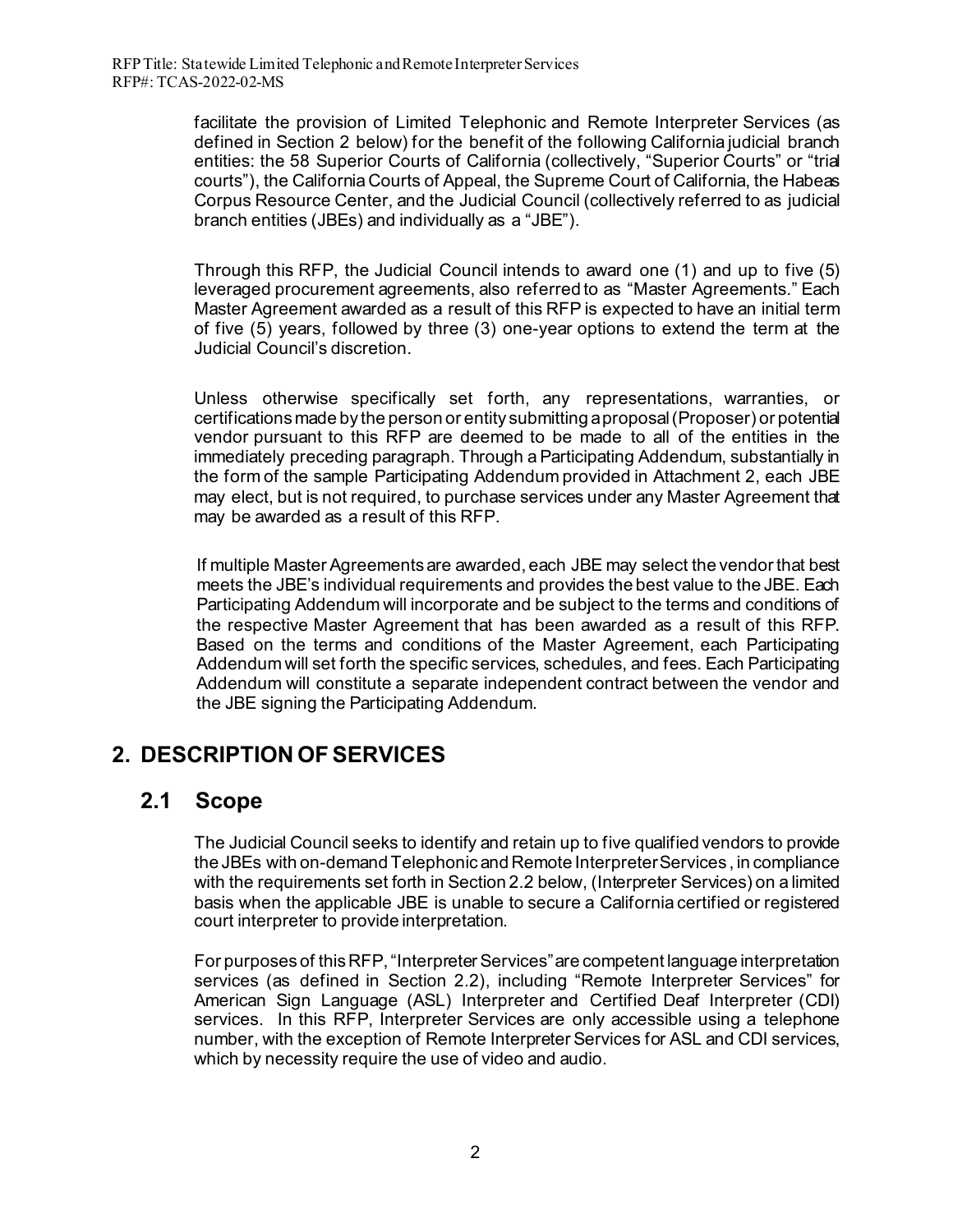RFP Title: Statewide Limited Telephonic and Remote Interpreter Services RFP#: TCAS-2022-02-MS

> These Interpreter Services may be utilized in such settings as, courtroom proceedings, court services and programs, self-help centers, public counters, and other courtrelated settings where Interpreter Services are needed by the public. Use of Interpreter Services shall be consistent with applicable law, including but not limited to, the Trial Court Interpreter Employment and Labor Relations Act [\(Gov. Code §§ 71800-71829\)](https://leginfo.legislature.ca.gov/faces/codes_displayText.xhtml?lawCode=GOV&division=&title=8.&part=&chapter=7.5.&article=) and applicable memoranda of understanding between the court interpreter collective bargaining regions and recognized employee organizations.

### <span id="page-7-0"></span> **2.2 Requirements**

The following table provides further information on the services being sought in this RFP.

| #   | <b>Requirement</b>                                                       | <b>Description</b>                                                                                                                                                                                                                                                                                                                                                                                                                                                               |
|-----|--------------------------------------------------------------------------|----------------------------------------------------------------------------------------------------------------------------------------------------------------------------------------------------------------------------------------------------------------------------------------------------------------------------------------------------------------------------------------------------------------------------------------------------------------------------------|
| 1.0 | Spoken<br>Language<br>Interpretation                                     | Vendor must provide on-demand telephonic Interpreter<br>Services in multiple spoken languages, including but not limited<br>to the following fourteen (14) most interpreted spoken<br>languages according to the 2020 Language Need and<br>Interpreter Use Study):<br>1. Arabic<br>2. Armenian (Eastern)<br>3. Cantonese<br>4. Farsi<br>5. Hmong<br>6. Khmer<br>7. Korean<br>8. Lao<br>9. Mandarin<br>10. Punjabi<br>11. Russian<br>12. Spanish<br>13. Tagalog<br>14. Vietnamese |
| 2.0 | Remote<br>Interpretation<br>Languages                                    | Vendor must provide on-demand Remote Interpreter Services,<br>including video and audio for American Sign Language (ASL)<br>and Certified Deaf Interpreters (CDI).                                                                                                                                                                                                                                                                                                               |
| 3.0 | Requirements:<br>Limited<br>Telephonic<br>Interpreter<br><b>Services</b> | $\triangleright$ Access to spoken language Interpreter Services set<br>forth in Requirement 1.0 of this table must be provided<br>telephonically on-demand. Vendor must provide a<br>single, toll-free number to access all said Interpreter<br>Services, as well as conference-calling services and<br>capabilities for interpreted calls.<br>$\triangleright$ Vendor must also provide JBEs with the ability to<br>reserve or schedule a telephonic interpreter in advance     |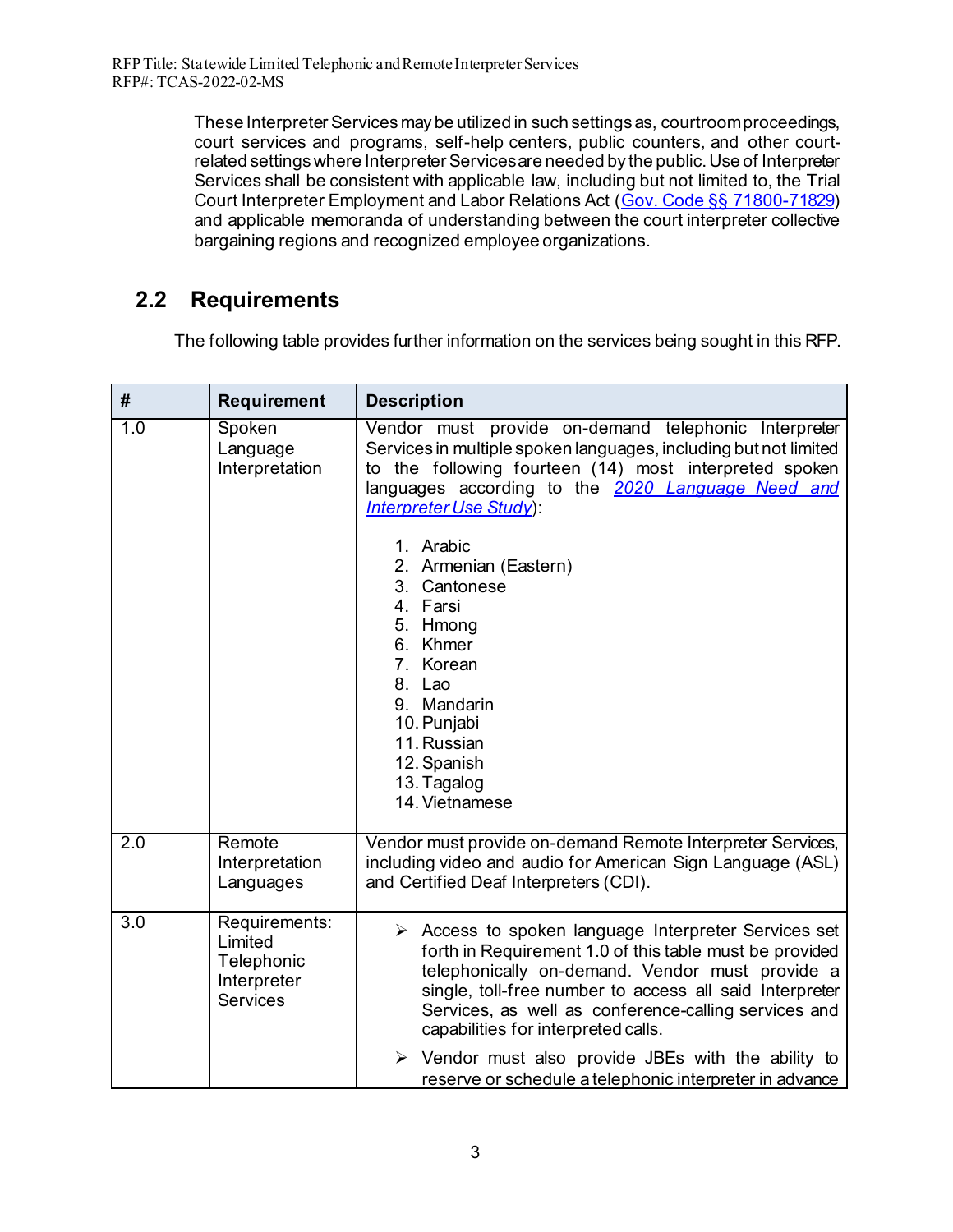| #   | Requirement                                                                                 | <b>Description</b>                                                                                                                                                                                                                                                                                                                                                                                                                                                                                                                                    |
|-----|---------------------------------------------------------------------------------------------|-------------------------------------------------------------------------------------------------------------------------------------------------------------------------------------------------------------------------------------------------------------------------------------------------------------------------------------------------------------------------------------------------------------------------------------------------------------------------------------------------------------------------------------------------------|
|     |                                                                                             | of the actual time needed.<br>$\triangleright$ Vendor must provide interpreters for the list of<br>languages offered, the time frame when the interpreter<br>can be available, and what percent of the time that this<br>commitment can likely be achieved (see Exhibit 1,<br>Payment Provisions).                                                                                                                                                                                                                                                    |
| 4.0 | Requirements:<br><b>Limited Remote</b><br>Interpreter<br><b>Services for ASL</b><br>and CDI | $\triangleright$ Vendor must provide on-demand access to Remote<br>Interpreter Services,<br>including<br>Video<br>Remote<br>Interpreting, for individuals who are deaf or hard of<br>hearing (Hearing-Impaired), including ASL and CDI.<br>For purposes of this RFP, Video Remote Interpreting is<br>a service that uses video conferencing technology to<br>access an off-site interpreter to provide real-time sign<br>language or oral interpreting services for conversations<br>between hearing individuals and Hearing-Impaired<br>individuals. |
|     |                                                                                             | $\triangleright$ Vendor must also provide JBEs with the ability to<br>reserve or schedule a remote interpreter in advance of<br>the actual time needed.                                                                                                                                                                                                                                                                                                                                                                                               |
|     |                                                                                             | $\triangleright$ Proposals must include whether Vendor intends to use<br>a third-party video conferencing technology platform or<br>its own proprietary platform to deliver access to its<br>Remote Interpreter Services and information or<br>instructions regarding the manner in which a JBE and/or<br>Hearing-Impaired individual will access the platform and<br>Vendor's Remote Interpreter Services.                                                                                                                                           |
|     |                                                                                             | $\triangleright$ Solutions must have the capability for breakout rooms<br>that allow confidential conversations between the<br>Hearing-Impaired individual, attorney,<br>and<br>court<br>interpreter before, during, and after the hearing                                                                                                                                                                                                                                                                                                            |
|     |                                                                                             | $\triangleright$ Solutions must also meet the following performance<br>standards:                                                                                                                                                                                                                                                                                                                                                                                                                                                                     |
|     |                                                                                             | real-time, full-motion video and audio over a<br>$\circ$<br>dedicated high-speed, wide-bandwidth video<br>connection or wireless connection that delivers<br>high-quality video images that do not produce<br>lags; choppy, blurry, or grainy images; or<br>irregular pauses in communication;                                                                                                                                                                                                                                                        |
|     |                                                                                             | a sharply delineated image that is large enough<br>O<br>to display the interpreter's face, arms, hands,<br>and fingers, and the face, arms, hands, and<br>fingers of the person using sign language,                                                                                                                                                                                                                                                                                                                                                  |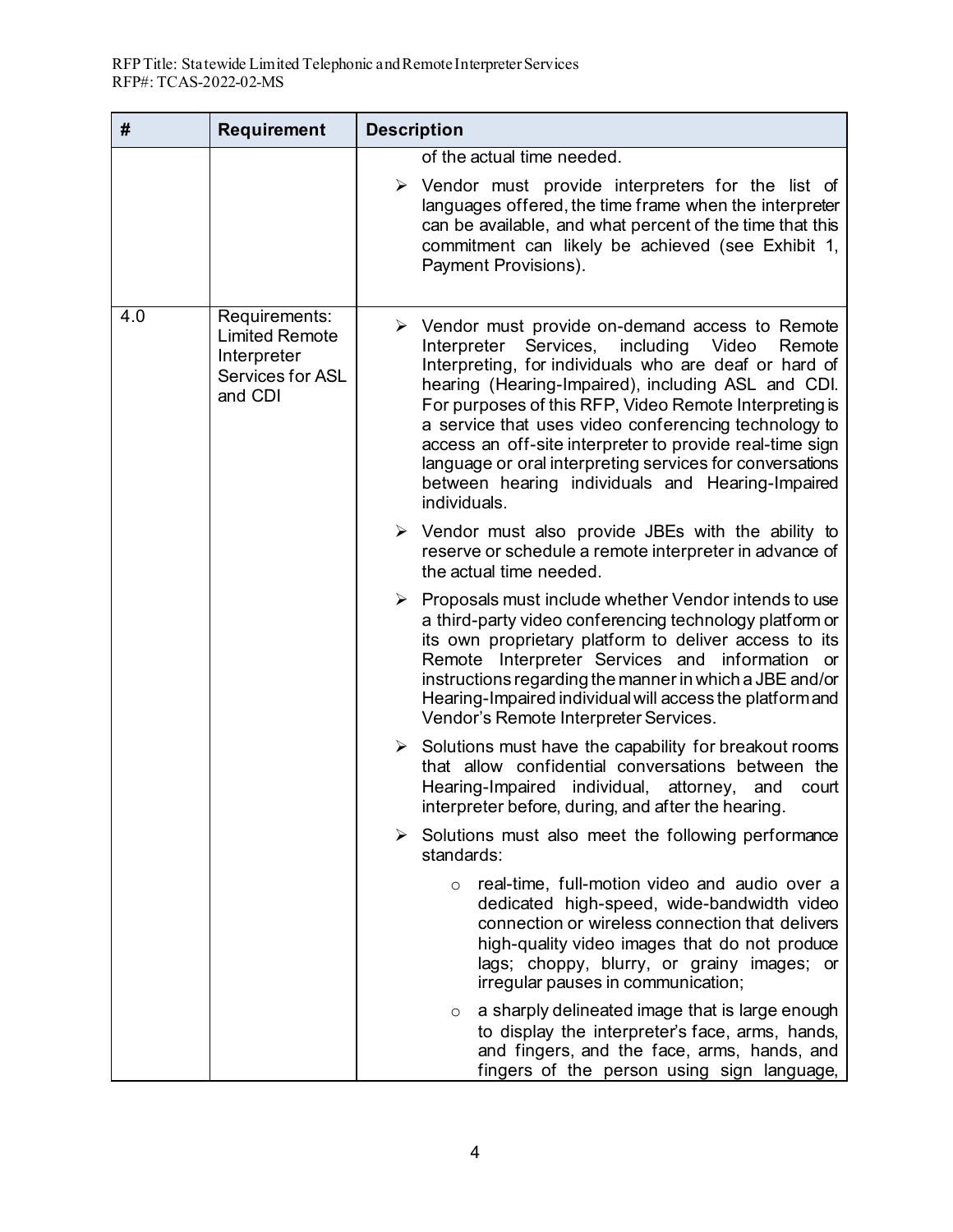| #   | <b>Requirement</b>                                             | <b>Description</b>                                                                                                                                                                                                                                                                                                                                                                                      |
|-----|----------------------------------------------------------------|---------------------------------------------------------------------------------------------------------------------------------------------------------------------------------------------------------------------------------------------------------------------------------------------------------------------------------------------------------------------------------------------------------|
|     |                                                                | regardless of his or her body position;                                                                                                                                                                                                                                                                                                                                                                 |
|     |                                                                | a clear, audible transmission of voices; and<br>$\circ$                                                                                                                                                                                                                                                                                                                                                 |
|     |                                                                | adequate staff training to ensure quick set-up<br>$\circ$<br>and proper operation.                                                                                                                                                                                                                                                                                                                      |
|     |                                                                | $\triangleright$ Vendor may also provide additional options for remote<br>access to ASL interpreter and CDI services, such as<br>Video Relay Service interpreter services or other such<br>services.                                                                                                                                                                                                    |
|     |                                                                | $\triangleright$ Proposals must include minimum technology and<br>equipment specifications necessary for JBEs and<br>Hearing-Impaired individuals to ensure each has the<br>equipment and technology necessary to access the<br>Remote Interpreter Services.                                                                                                                                            |
| 5.0 | Interpreter<br>Credential and<br>Certification<br>Requirements | $\triangleright$ Vendor must provide the list of languages for which it<br>offers interpreters, the time frame when the interpreter<br>can be available, and what percent of the time that this<br>commitment can likely be achieved (see Exhibit 1,<br>Payment Provisions).                                                                                                                            |
|     |                                                                | $\triangleright$ Vendor must provide training, assessment, and ongoing<br>monitoring of interpreters' compliance with standard<br>court interpreter protocols and ethical canons as stated<br>in California Rule of Court 2.890 and the <i>Professional</i><br><b>Standards and Ethics for California Court Interpreters.</b>                                                                           |
|     |                                                                | $\triangleright$ Vendor must verify the competency of interpreters (see<br>Knowledge, Skills, and Abilities Essential for Court<br>Interpretation) and maintain on file documentation of the<br>credentials and/or qualifications of each interpreter, to<br>be made available at the JBE's request. Documentation<br>should include:                                                                   |
|     |                                                                | Verification of California-credentialed<br>court<br>$\circ$<br>interpreter status (or otherwise qualified);                                                                                                                                                                                                                                                                                             |
|     |                                                                | The language(s), level, and type of competency<br>$\circ$<br>tested and verified (e.g., general conversational,<br>legal, etc.); the score or rating assigned to<br>identify the interpreter's level of competency,<br>including<br>listening comprehension<br>and<br>interpreting skills in English and the foreign<br>language; and the date the interpreter's<br>competency was tested and verified; |
|     |                                                                | Information that provides how the interpreter's<br>$\circ$<br>competency is tested and verified; information                                                                                                                                                                                                                                                                                            |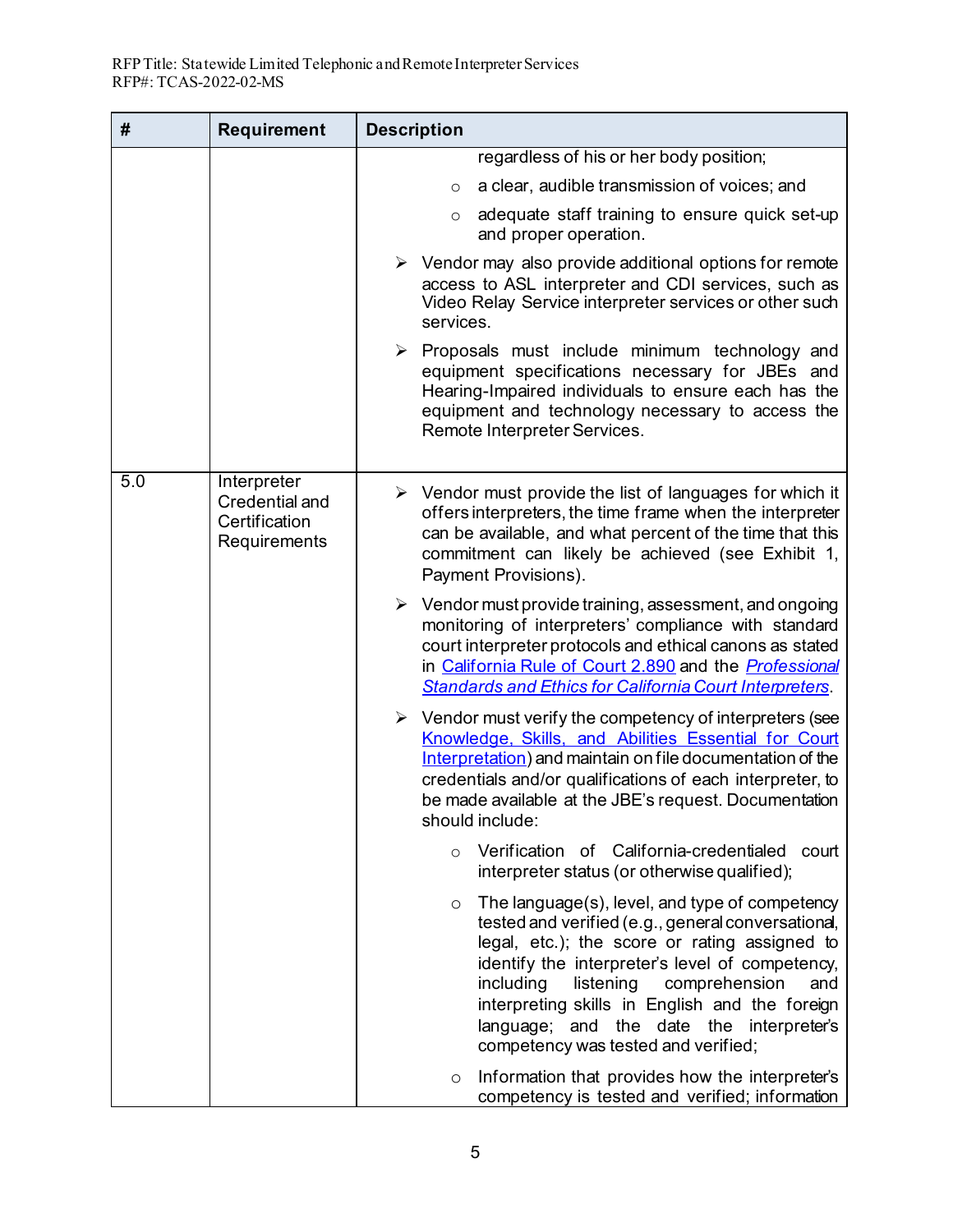| #   | <b>Requirement</b>           | <b>Description</b>                                                                                                                                                                                                                                                                                                                                                                                                                             |
|-----|------------------------------|------------------------------------------------------------------------------------------------------------------------------------------------------------------------------------------------------------------------------------------------------------------------------------------------------------------------------------------------------------------------------------------------------------------------------------------------|
|     |                              | that provides how the interpreter's knowledge,<br>skills, and abilities are monitored and how the<br>vendor can ensure the quality of interpretation;                                                                                                                                                                                                                                                                                          |
|     |                              | That the interpreter has a minimum of two (2)<br>$\circ$<br>years of professional interpreting experience; in<br>the case of languages of lesser diffusion, this<br>requirement may be waived by agreement of<br>both parties to this Agreement before services<br>begin;                                                                                                                                                                      |
|     |                              | That the interpreter has engaged in continuing<br>$\circ$<br>education and training to maintain or improve<br>the interpreter's knowledge, skills, and abilities.                                                                                                                                                                                                                                                                              |
|     |                              | Verification of the following certifications from<br>$\circ$<br>the Registry of Interpreters for the Deaf (RID) for<br>ASL and deaf interpreters:                                                                                                                                                                                                                                                                                              |
|     |                              | The Specialist Certificate: Legal (SC:L),<br>п<br>specified by the Judicial Council for ASL<br>court interpreters                                                                                                                                                                                                                                                                                                                              |
|     |                              | Generalist certificate, Certified Deaf<br>Interpreter (CDI) for deaf interpreters                                                                                                                                                                                                                                                                                                                                                              |
| 6.0 | Reporting<br><b>Services</b> | $\triangleright$ At no further cost, Vendor must provide the Judicial<br>Council with quarterly reports in conjunction with<br>invoicing, indicating services provided for that quarter.<br>Reports should include, at a minimum: the language of<br>the service provided; the name of the requesting court;<br>the length of the proceeding or service provided; and<br>the credentials and/or qualifications of the interpreter<br>provided. |
| 7.0 | Other<br>Requirements        | $\triangleright$ Vendor may not charge the JBEs a minimum use fee for<br>the non-usage of services.                                                                                                                                                                                                                                                                                                                                            |
|     |                              | $\triangleright$ The JBEs will have the right to affirm or decline the<br>usage of a particular interpreter.                                                                                                                                                                                                                                                                                                                                   |
|     |                              | The JBEs will not pay or reimburse for any expenses<br>≻<br>incurred by the vendor for scheduled quarterly meetings<br>or for any meetings relating to unsatisfactory<br>performance issues.                                                                                                                                                                                                                                                   |
|     |                              | $\triangleright$ Solutions (telephonic and remote) need to support both<br>consecutive interpretation (in open court when the<br>speaker pauses after one or two sentences and allows<br>the interpreter to interpret from the source language to<br>the target language before the speaker continues on                                                                                                                                       |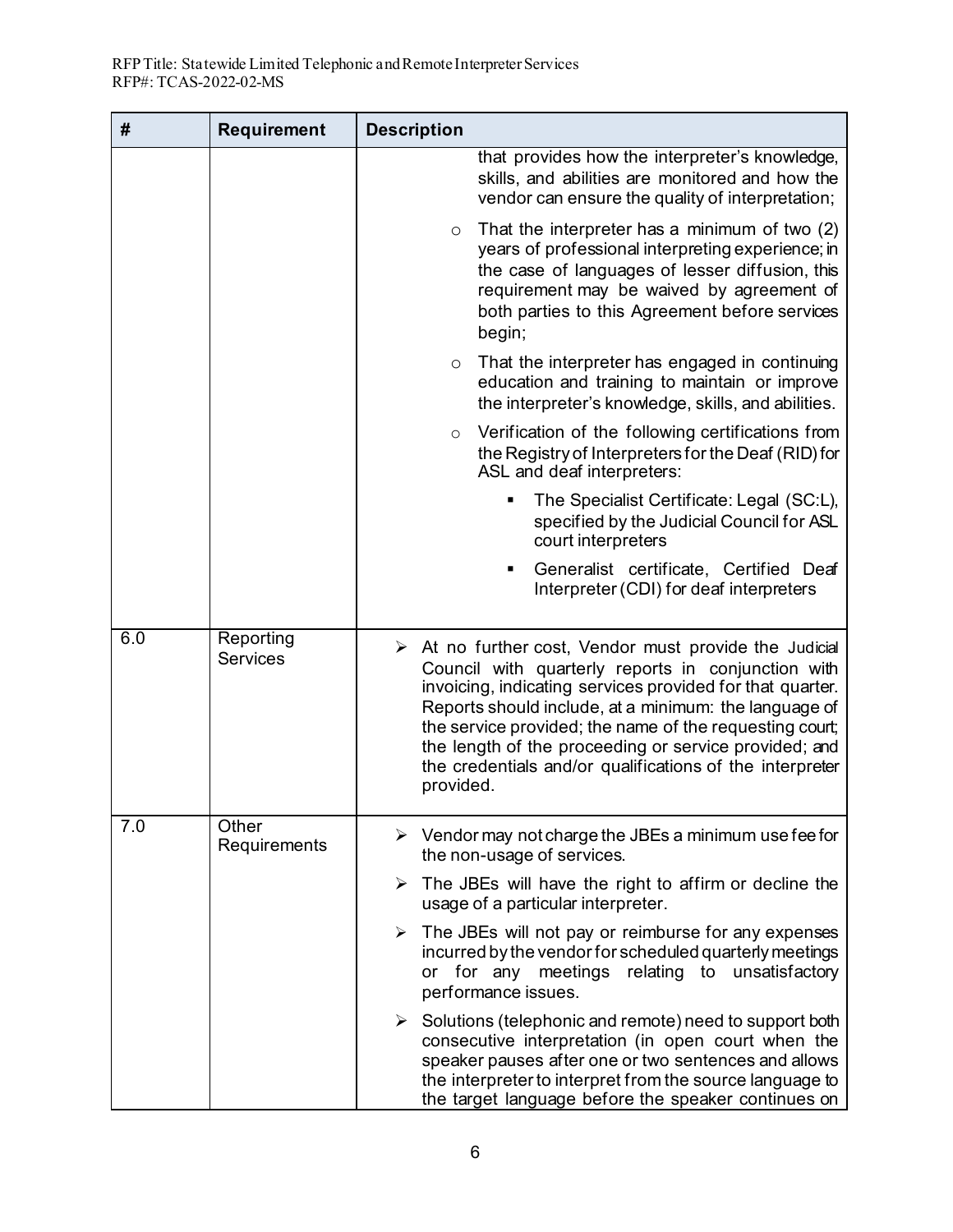| <b>Requirement</b> | <b>Description</b>                                                                                                                                                                                                                                                                          |
|--------------------|---------------------------------------------------------------------------------------------------------------------------------------------------------------------------------------------------------------------------------------------------------------------------------------------|
|                    | with their speech) and simultaneous interpretation<br>(when the interpretation from the source language to the<br>target language happens in real time), allowing the<br>interpreter to toggle back and forth between<br>consecutive and simultaneous interpretation modes as<br>necessary. |

### <span id="page-11-0"></span>**3. WARRANTY**

The Services Warranty under any awarded Master Agreement must comply with the Judicial Council's Standard Terms and Conditions (Attachment 2).

# <span id="page-11-1"></span>**4. TIMELINE FOR THIS RFP**

The following is a list of key events related to this RFP. All times correspond to the Pacific Time Zone, and all times and dates are subject to change at the discretion of the Judicial Council.

| <b>FVFNT</b>                                                                                                                                                                                                                                                                                                    | <b>DATE</b>                  |
|-----------------------------------------------------------------------------------------------------------------------------------------------------------------------------------------------------------------------------------------------------------------------------------------------------------------|------------------------------|
| Judicial Council, on behalf of the JBEs, issues RFP                                                                                                                                                                                                                                                             | April 4, 2022                |
| Deadline for questions submitted to<br>TCSolicitation@jud.ca.gov                                                                                                                                                                                                                                                | April 11, 2022 at 3:00 PM PT |
| Questions and Answers posted at<br>www.courts.ca.gov/rfps.htm (estimate only)                                                                                                                                                                                                                                   | April 15, 2022 at 1:00 PM PT |
| Final proposal due date and time - Technical and<br>Cost Proposals are submitted in different mailboxes,<br>please see below:<br>Technical Proposal Only must be submitted to -<br>TCSolicitation@jud.ca.gov<br>Cost Proposal Only must be submitted separately to<br>TCAS-2022-02-MS-Cost-Proposals@jud.ca.gov | May 2, 2022 at 3:00 PM PT    |
| Evaluation of proposals (estimate only)                                                                                                                                                                                                                                                                         | May 3, 2022                  |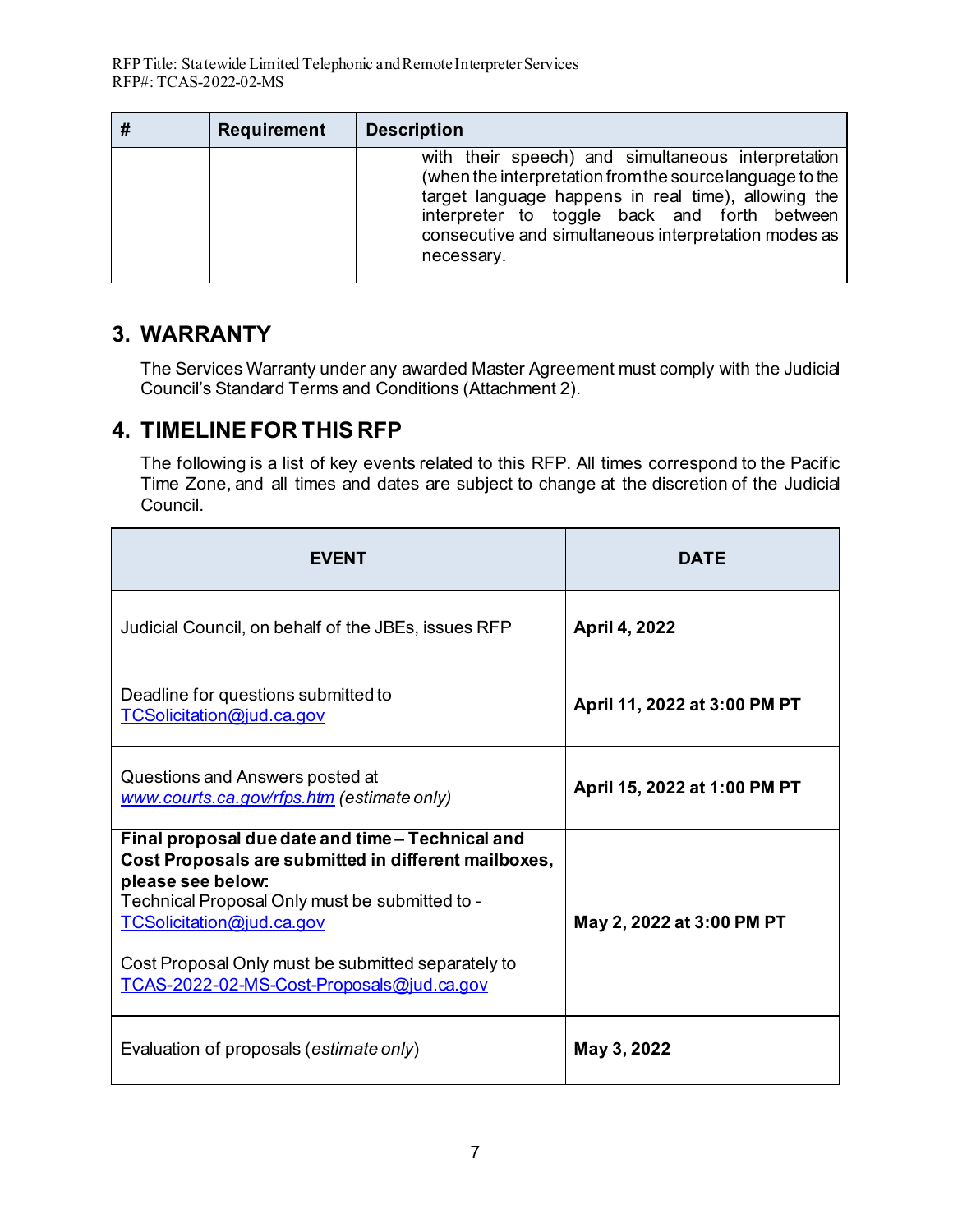| <b>EVENT</b>                                                                                                               | <b>DATE</b>                |
|----------------------------------------------------------------------------------------------------------------------------|----------------------------|
| Technical scores posted on the Judicial Council website<br>(estimate only)                                                 | May 13, 2022               |
| Public cost opening may be viewed via Microsoft Teams<br>at 2:00 p.m. (PT), using the following URL and meeting<br>number: |                            |
| <b>Microsoft Teams Meeting</b>                                                                                             |                            |
| Join on your computer or mobile app                                                                                        |                            |
| Click here to join the meeting                                                                                             |                            |
| Join with a video conferencing device                                                                                      |                            |
| 178332609@teams.bjn.vc                                                                                                     |                            |
| Video Conference ID: 112 832 208 1                                                                                         | May 17, 2022 at 2:00 PM PT |
| <b>Alternate VTC instructions</b>                                                                                          |                            |
| Or call in (audio only)                                                                                                    |                            |
| $+1$ 415-906-0569, 268313452# United States, San<br>Francisco                                                              |                            |
| Phone Conference ID: 268 313 452#                                                                                          |                            |
| <b>Find a local number   Reset PIN</b>                                                                                     |                            |
| <b>Learn More   Meeting options</b>                                                                                        |                            |
|                                                                                                                            |                            |
| Notice of Intent to Award (estimate only)                                                                                  | May 20, 2022               |
| Master Agreement(s) start date (estimate only)                                                                             | <b>July 1, 2022</b>        |

# <span id="page-12-0"></span> **4.1 Nonexclusive**

Any Master Agreement awarded as a result of this RFP is nonexclusive. The Judicial Council may have other agreements for the same or similar services, and each JBE reserves the right to provide or have others provide the same or similar services. The Judicial Council reserves the right to reject any and all proposals, in whole or in part, and to award or not award any contracts based on submitted proposals. Each JBE is free to conduct its own solicitation not connected with this RFP or any resulting contract.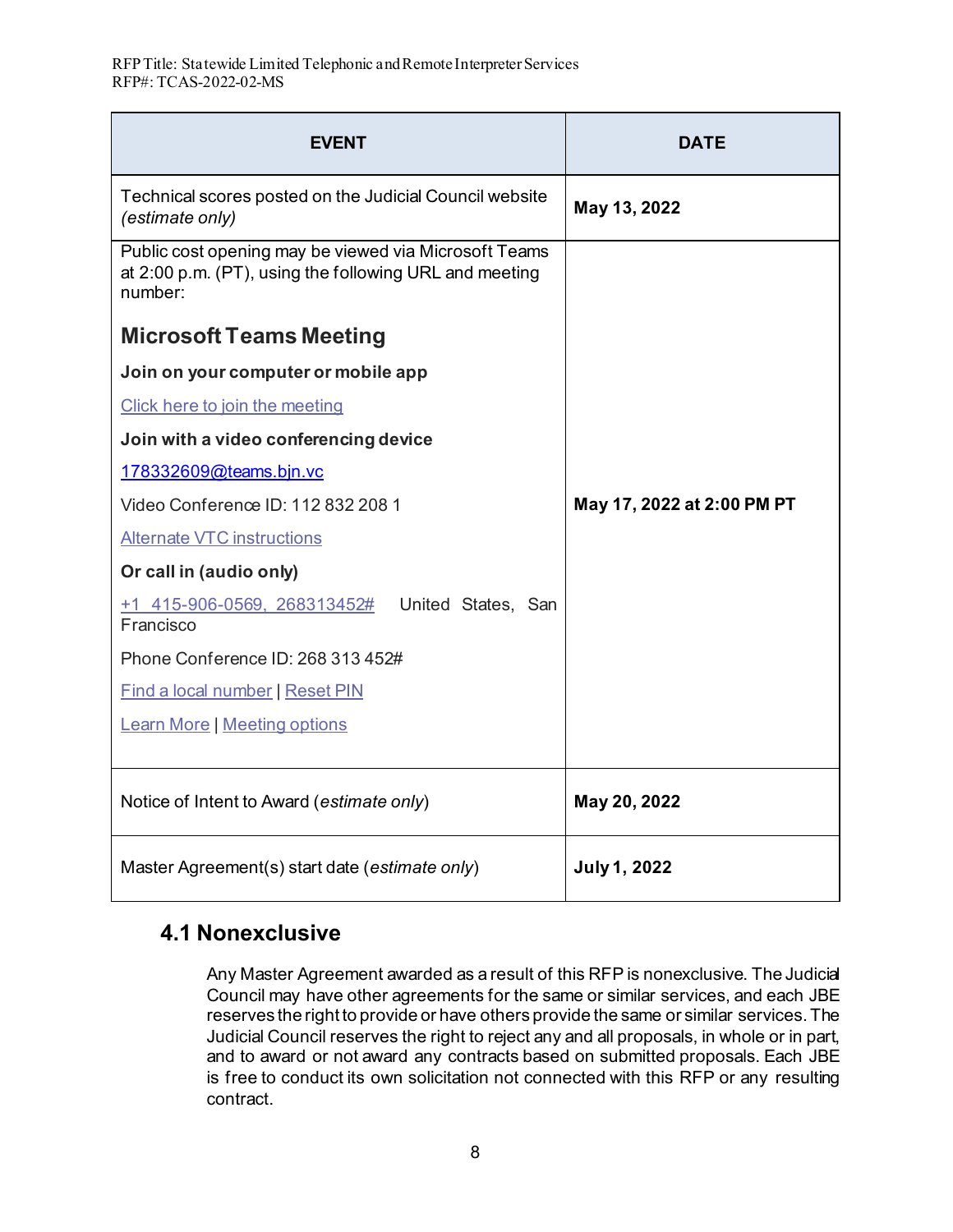RFP Title: Statewide Limited Telephonic and Remote Interpreter Services RFP#: TCAS-2022-02-MS

# <span id="page-13-0"></span>**5. RFP ATTACHMENTS AND EXHIBITS**

The following attachments and exhibits are included as part of this RFP.

| <b>ATTACHMENT</b>                                                                                | <b>DESCRIPTION</b>                                                                                                                                                                                            |
|--------------------------------------------------------------------------------------------------|---------------------------------------------------------------------------------------------------------------------------------------------------------------------------------------------------------------|
| Attachment 1:<br><b>Administrative Rules</b><br><b>Governing RFPs (IT Goods</b><br>and Services) | These rules govern this solicitation.                                                                                                                                                                         |
| Attachment 2:<br>Judicial Council Standard<br><b>Terms and Conditions</b>                        | If selected, the Proposer must sign a Judicial Council Standard<br>Form Agreement containing terms and conditions substantially<br>in the form of these terms and conditions (the "Terms and<br>Conditions"). |
| Attachment 3:                                                                                    | On this form, the Proposer must indicate acceptance of the<br>Terms and Conditions.                                                                                                                           |
| Contractor's Acceptance of<br><b>Terms and Conditions</b>                                        | Note: Any material exception, as determined by the Judicial<br>Council in its sole discretion, to any of the terms and<br>conditions (in Attachment 2) may render a proposal non-<br>responsive.              |
| Attachment 4:<br><b>General Certifications Form</b>                                              | The Proposer must complete the General Certifications Form<br>and submit the completed form with its proposal.                                                                                                |
| Attachment 5:<br><b>Small Business Declaration</b>                                               | The Proposer must complete this form only if it wishes to claim<br>the small business preference associated with this solicitation.                                                                           |
| Attachment 6:<br>Payee Data Record Form                                                          | This form contains information the Judicial Council requires in<br>order to process payments and must be submitted with the<br>proposal.                                                                      |
| Attachment 7:<br>Iran Contracting Act<br>Certification                                           | The Proposer must complete the Iran Contracting Act<br>Certification and submit the completed certification with its<br>proposal.                                                                             |
| Attachment 8:<br>Unruh and FEHA<br>Certification                                                 | The Proposer must complete the Unruh Civil Rights Act and<br>California Fair Employment and Housing Act Certification and<br>submit the completed certification with its proposal.                            |
| Attachment 9:<br>Darfur Contracting Act<br>Certification                                         | The Proposer must complete the Darfur Contracting Act<br>Certification and submit the completed certification with its<br>proposal.                                                                           |
| Attachment 10:<br><b>Bidder DVBE Declaration</b>                                                 | Complete and return this form with the proposal only if Proposer<br>wishes to declare DVBE status.                                                                                                            |
| Attachment 11:<br><b>Bidder Declaration</b>                                                      | Complete and return this form with the proposal only if Proposer<br>wishes to claim the DVBE incentive associated with this RFP.                                                                              |
| Exhibit 1                                                                                        | <b>Payment Provisions</b>                                                                                                                                                                                     |
| Exhibit 2                                                                                        | List of Judicial Branch Entities (JBEs)                                                                                                                                                                       |

Attachments 3-11 must be signed by an authorized representative of the Proposer.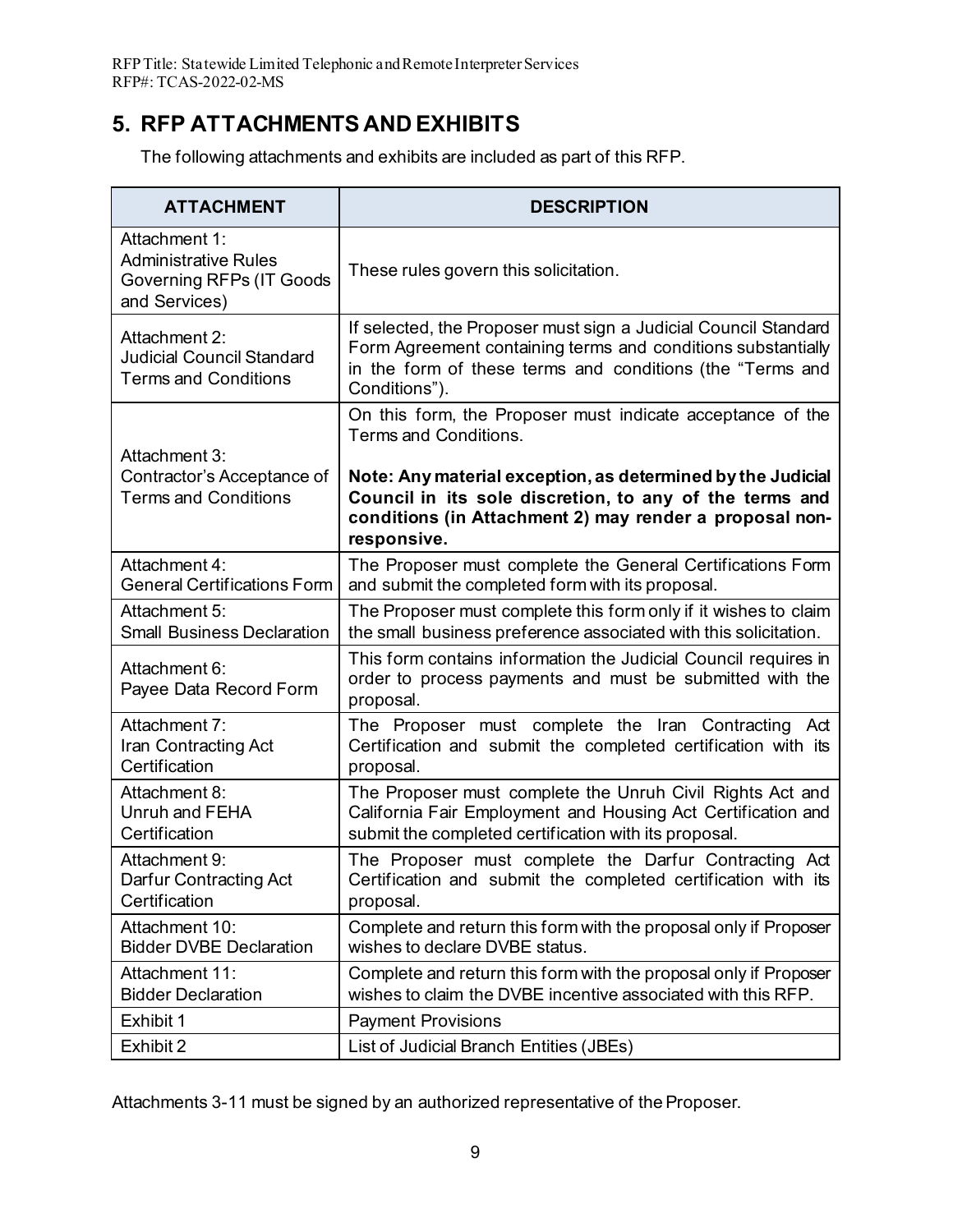# <span id="page-14-1"></span><span id="page-14-0"></span>**6. PAYMENT INFORMATION**

### **6.1 Method of Payments**

- a. The method of payment to the vendor will be monthly in arrears, after presentation of each invoice per services delivered.
- b. All fees and charges proposed should be inclusive of any and all anticipated materials, fees, and other costs and/or expenses incidental to the performance of the specified requirements of this RFP.

# <span id="page-14-2"></span>**6.2 Milestone Payment Schedule**

- a. The Judicial Council does not make advance payments for services.
- b. Payment is normally made based on completion of services as provided in the agreement between the JBE and the selected Proposer.
- c. Payments shall be made according to milestone payment schedules. The milestone payments must be based on key deliverables identified in the JBE's Participating Addendum.

# <span id="page-14-3"></span>**6.3 Retention or Withholding**

The JBE may withhold 10 percent of each invoice until receipt and acceptance of the final deliverable. The amount withheld may depend on the length of the services and the payment schedule provided in the agreement between the JBE and the selected Proposer.

# <span id="page-14-5"></span><span id="page-14-4"></span>**7. SUBMISSIONS OF PROPOSALS**

# **7.1 Proposal Structure**

**Proposers should respond to every section of this RFP and all attachments and exhibits.** Vendors may download the original RFP documents from our bid website,<https://www.courts.ca.gov/rfps.htm>. These documents will be available in whole as the RFP and individually for your review and use.

Proposals should provide straightforward, concise information that satisfies the requirements of Section 8, Non-Cost Proposal Contents, below. Expensive bindings, color displays, and the like are not necessary or desired.Emphasis should be placed on conformity to the RFP's instructions and requirements and completeness and clarity of content.

# <span id="page-14-6"></span>**7.2 Proposal Copies**

The Proposer **must** submit its proposal electronically in two parts, the **non-cost portion** and the **cost portion**.

**Non-Cost Portion of the Proposal:** When sending electronically, the **non-cost portion** electronic files must be in searchable PDF, Word, or Excel formats. When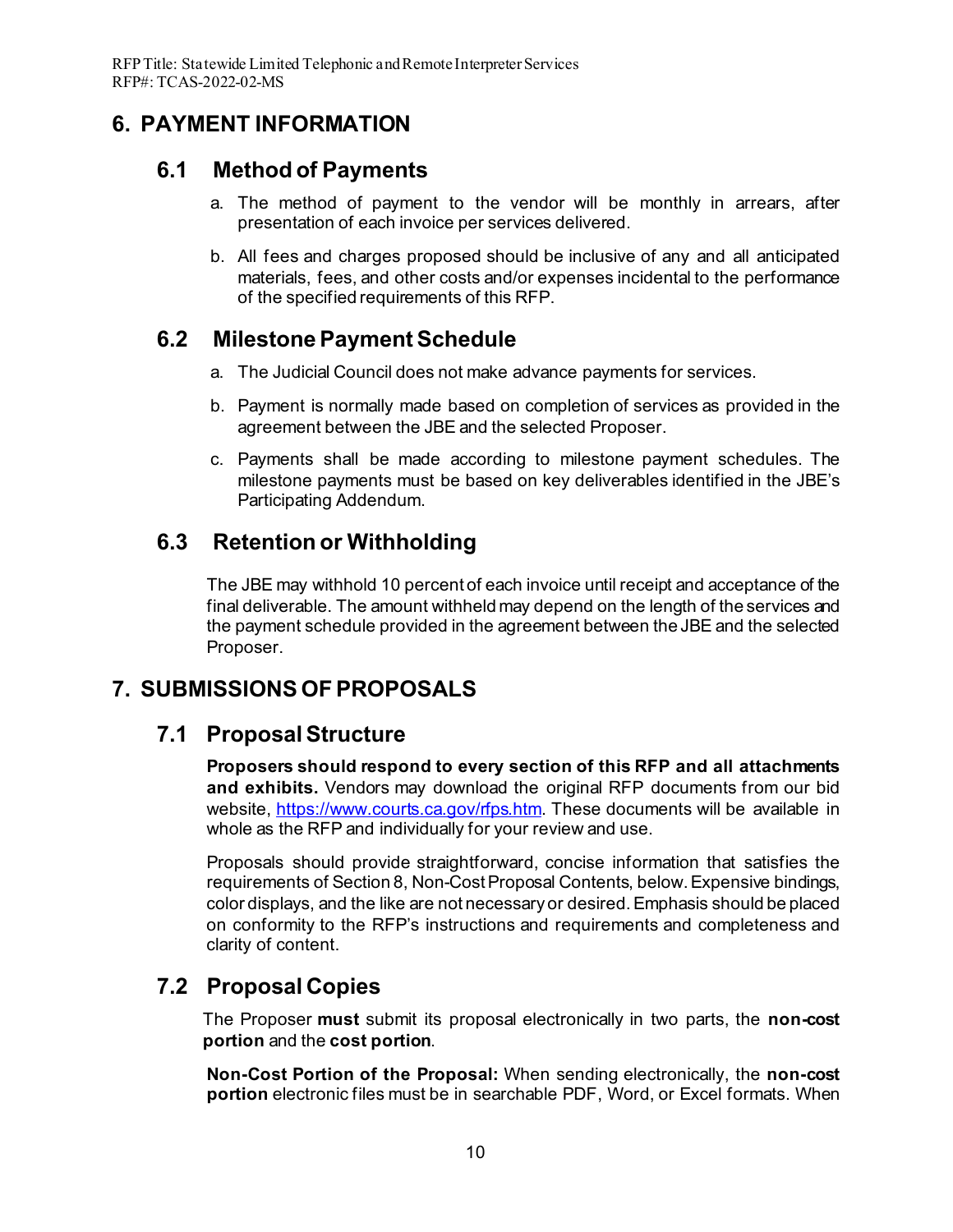submitting proposals electronically, an electronic signature by an authorized representative of the Proposer must be included. Electronic signatures may be digital or a scanned image of a handwritten signature that is attached to an electronic document and delivered by electronic means. All electronic signatures shall comply with [California Civil Code, title 2.5, sections 1633.1-1633.17](https://leginfo.legislature.ca.gov/faces/codes_displayText.xhtml?division=3.&part=2.&lawCode=CIV&title=2.5.) (Uniform Electronic Transactions Act), [title 2, sections 22000-22005](https://www.sos.ca.gov/administration/regulations/current-regulations/technology/digital-signatures), and [Government Code section](https://www.sos.ca.gov/administration/regulations/current-regulations/technology/digital-signatures/government-code-16-5)  [16.5.](https://www.sos.ca.gov/administration/regulations/current-regulations/technology/digital-signatures/government-code-16-5) The Proposer must submit to the TCSolicitation mailbox (link provided in Section 4) no later than the due date and time per Section 4, Timeline of This RFP.

**Cost Portion of the Proposal:** When sending electronically, the **cost portion** electronic files must be in searchable PDF, Word, or Excel format. The Proposer must submit to a separate Cost Proposal mailbox (link provided in Section 4) no later than the due date and time per Section 4, Timeline of This RFP. See special notes regarding the cost portion opening details in Section 11.4.

# <span id="page-15-0"></span>**7.3 Late Proposals**

Late proposals will not be accepted.

# <span id="page-15-1"></span>**8. NON-COST PROPOSAL CONTENTS**

The following information must be included in the order listed in the **non-cost portions** of the proposal. A proposal lacking any of the following information may be deemed nonresponsive.

# <span id="page-15-2"></span>**8.1 Cover Letter**

The Proposer must prepare a cover letter on the Proposer's business letterhead to accompany the proposal. The purpose of this letter is to transmit the proposal; therefore, it should be brief. The letter must be signed by an individual who is authorized to bind the vendor to all statements, including services and prices, contained in the proposal. The cover letter must state who the Proposer is, provide Proposer's point of contact, including name, title, physical and electronic addresses, and phone numbers.

# <span id="page-15-3"></span>**8.2 Proposer Information**

- a. A short narrative description of the Proposer's organization, including organization charts and indication of company officers where applicable.
- b. Total number of years in business.
- c. Number of years providing services similar in size and scope to those requested in this RFP.
- d. Provide the company/organization names, contact persons, and contact information of three (3) of Proposer's present customers of like size and scope for whom Proposer is providing telephonic and remote interpreter services.
- e. Annual contract value of the Proposer's three (3) largest contracts for similar services in the past three (3) years.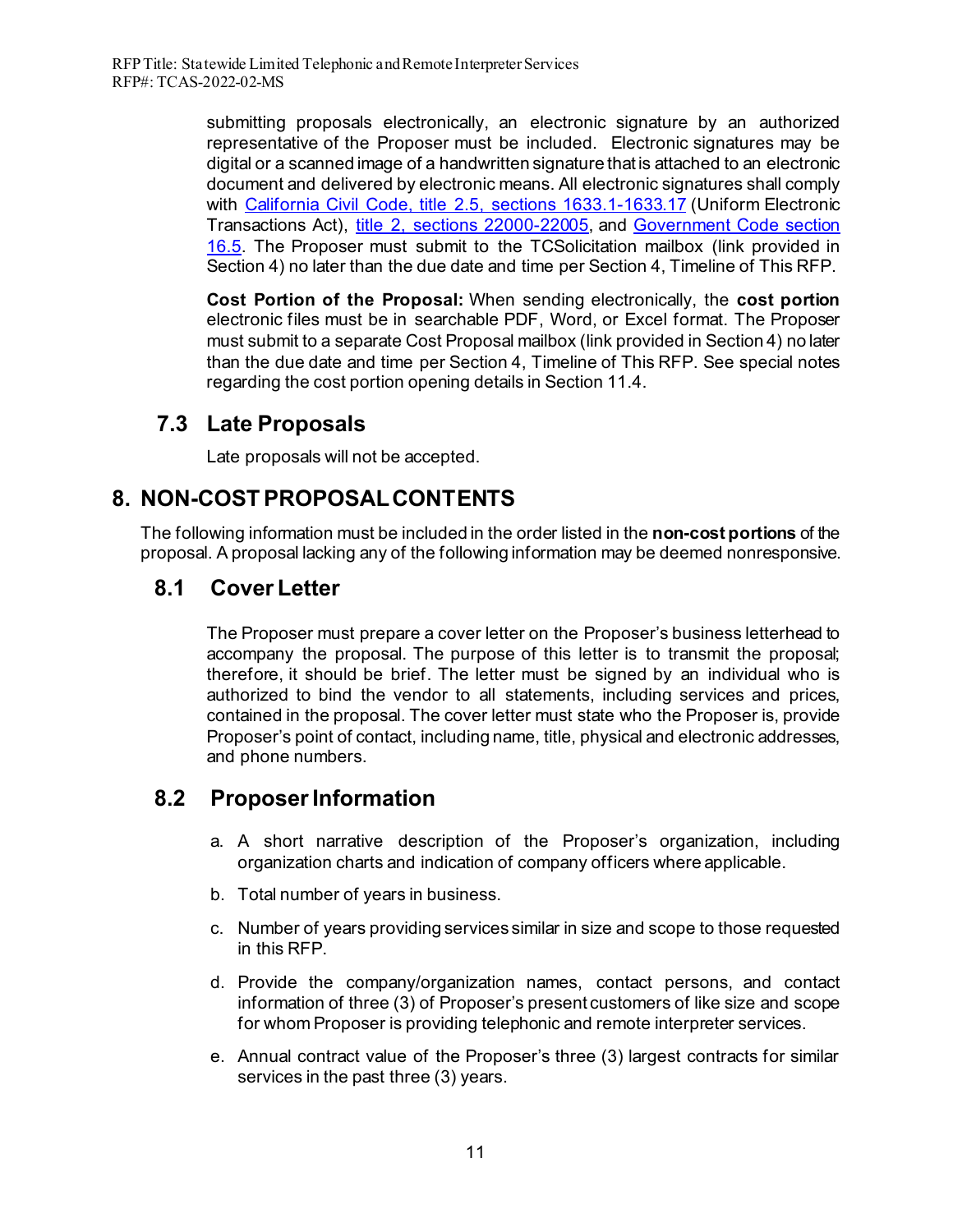- f. An audited profit and loss statement and balance sheet for the Proposer's last three (3) fiscal years.
- g. Significant transactional events in the past five (5) years such as: bankruptcies, mergers, acquisitions, and initial public offerings.
- h. Complete and submit Attachment 6, Payee Data Record Form. Note that if an individual or sole proprietorship is awarded a contract, the social security number used for tax recording purposes will be required prior to finalizing a contract.
- i. Current insurance certificates and business licenses.

# <span id="page-16-0"></span>**8.3 Qualifications and Experience**

- a. A description of the Proposer's experience in providing the services required in this RFP (Section 2, Description of Services), preferably within the state of California. Description should be no longer than three (3) pages.
- b. Provide current representative resumes of interpreters that reflect the credentials and/or qualifications of interpreters to be used for services for the JBEs. If staff have not been hired for these positions, include job descriptions that clearly describe the positions' essential functions and employment standards. Interpreters must adhere to [California Rule of Court 10.103](https://www.courts.ca.gov/cms/rules/index.cfm?title=ten&linkid=rule10_103) and [California Rule](https://www.courts.ca.gov/cms/rules/index.cfm?title=ten&linkid=rule10_104)  [of Court 10.104](https://www.courts.ca.gov/cms/rules/index.cfm?title=ten&linkid=rule10_104).
- c. Provide detailed descriptions of minimum testing, training, and continuing education requirements for interpreters. Descriptions should include credentialing and/or qualification requirements, initial and ongoing training, and mechanisms for monitoring performance. To the extent possible, interpreters in designated languages should be certified by the state of California in accordance with [Government Code sections 68560-68566](https://leginfo.legislature.ca.gov/faces/codes_displayText.xhtml?chapter=2.&lawCode=GOV&title=8.&article=4.).

### <span id="page-16-1"></span>**8.4 Equipment, Methods, and Procedures**

Describe the equipment, methods, and procedures that Proposer will use to fulfill the requirements of this contract, as generally set out in Section 2, Description of Services.

### <span id="page-16-2"></span>**8.5 Acceptance of Terms and Conditions**

On Attachment 3, the Proposer must check the appropriate box and sign the form. If the Proposer marks the second box, it must provide the required additional materials. An "exception" includes any addition, deletion, or other modification.

The Judicial Councilprefers Proposers that will accept the Judicial CouncilStandard Terms and Conditions without exceptions. Acceptance of the Standard Terms and Conditions (Attachment 3), including the form Master Agreement and form Participating Addendum, shall be an affirmative factor in the evaluation of the proposal. By contrast, significant exceptions to the Standard Terms and Conditions shall be a negative factor in the evaluation of the proposal.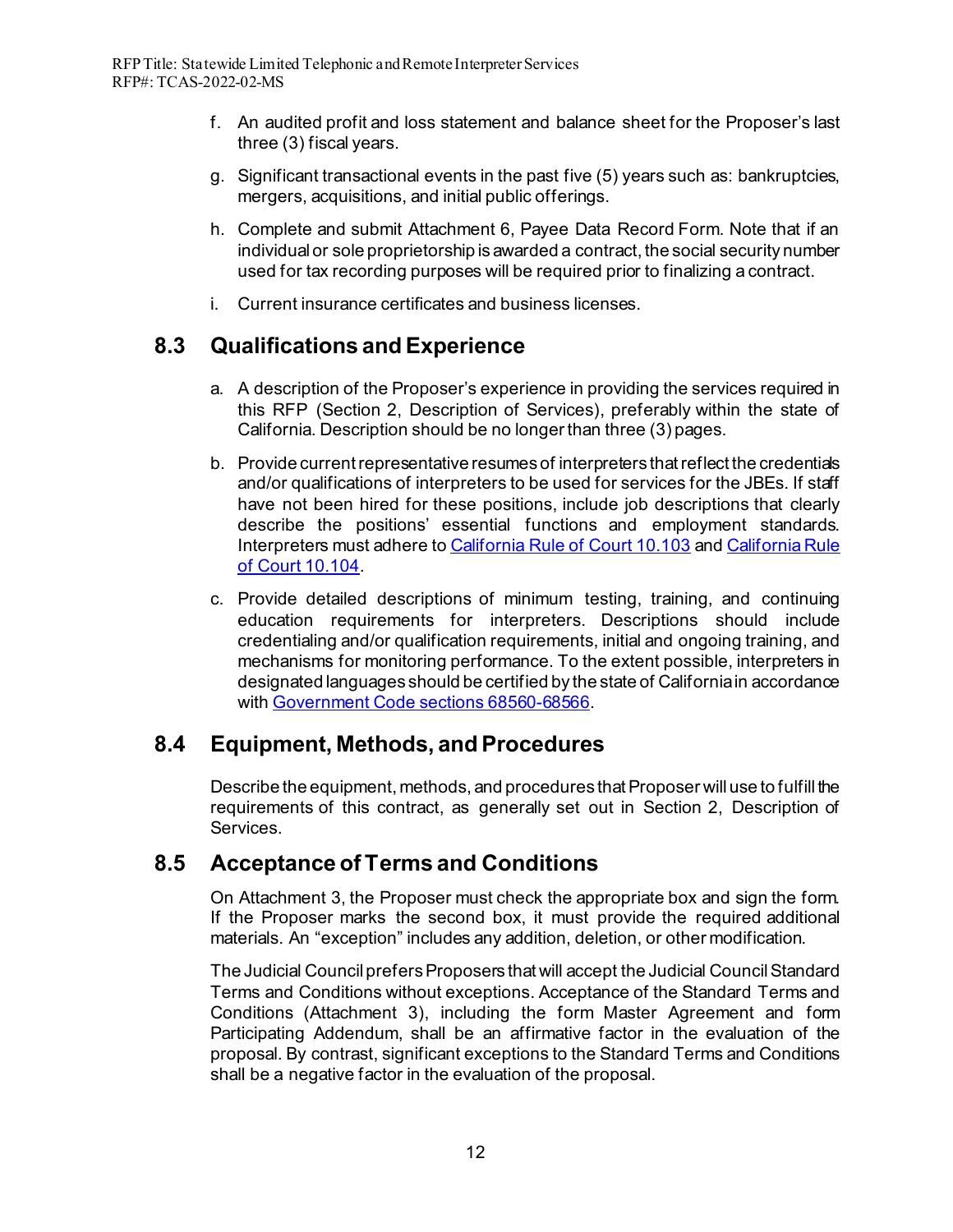Any material exception to any of the terms and conditions (in Attachment 2), as determined by the Judicial Council in its sole discretion, may render a proposal nonresponsive.

### <span id="page-17-0"></span>**8.6 Certifications, Attachments, and Other Requirements**

- a. *California Seller's Permit.* Proposer must submit with its proposal, for itself and each of its affiliates that make sales for delivery into California, a copy of either (1) a California seller's permit issued under Revenue and Taxation [Code section 6066](https://www.cdtfa.ca.gov/lawguides/vol1/sutl/6066.html) et seq. or (2) a certificate of registration issued under [Revenue and Taxation Code section 6226.](https://www.cdtfa.ca.gov/lawguides/vol1/sutl/6226.html#:%7E:text=Every%20retailer%20selling%20tangible%20personal,this%20State%2C%20and%20such%20other)
- b. *Proof of Good Standing.* If Proposer is a corporation, proof that Proposer is in good standing and qualified to conduct business in California.
- c. *Business License.* Copies of current business licenses, professional certifications, or other credentials.
- d. *General Certifications.* Proposer must complete and provide the General Certifications Form (Attachment 4).
- e. *Small Business Declaration.* Proposer must complete and provide the Small Business Declaration (Attachment 5) only if it wishes to claim the small business preference associated with this solicitation
- f. *Payee Data Record.* Proposer must complete and provide the Payee Data Record Form (Attachment 6).
- g. *Iran Contracting Act.* Proposer must complete and provide the Iran Contracting Act Certification (Attachment 7).
- h. *Unruh Civil Rights Act and California Fair Employment and Housing Act Certification.* Proposer must complete and provide the Unruh Civil Rights Act and California Fair Employment and Housing Act Certification (Attachment 8).
- i. *Darfur Contracting Act Certification.* Proposer must complete and provide the Darfur Contracting Act Certification (Attachment 9).
- j. *Bidder DVBE Declaration.* Proposer must complete and provide the Bidder DVBE Declaration (Attachment 10) only if it wishes to claim the DVBE incentive associated with this solicitation.
- k. *Bidder Declaration.* Proposer must submit a Bidder Declaration (Attachment 11) for each DVBE that will provide goods and/or services in connection with the contract. If Proposer itself is a DVBE, it must also complete and sign the Bidder DVBE Declaration.

### <span id="page-17-1"></span>**8.7 Negotiations**

The Judicial Council reserves the right to award a leveraged procurement agreement for statewide limited telephonic and remote interpreter services, if any,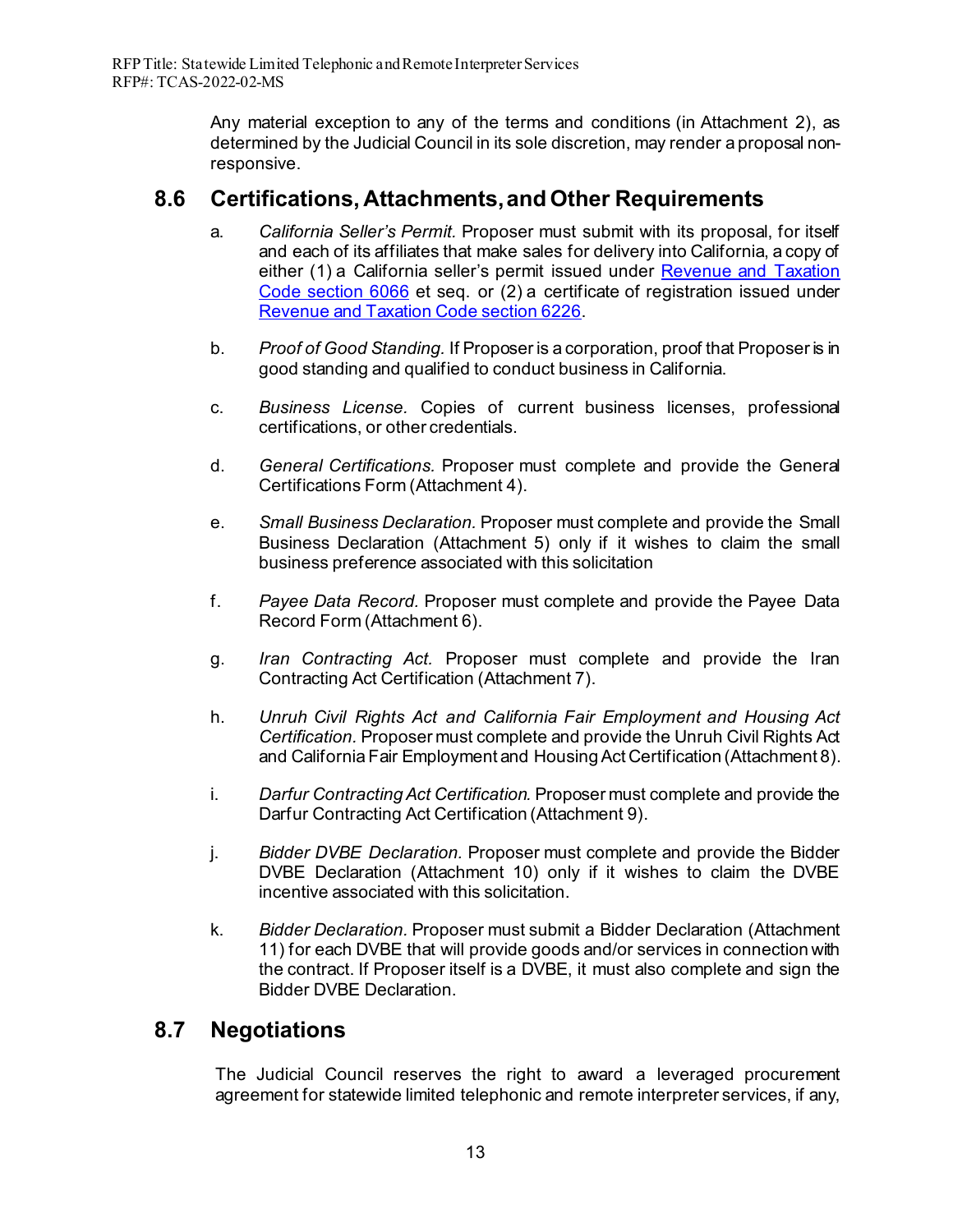without negotiations. If the Judicial Council desires to enter into negotiations, it will do so with one or more Proposers, at its discretion.

**Judicial Council of California Negotiation Rules and Procedures for Participating Addendum:** Negotiations between the individual JBE and the Proposer will take place when a JBE is ready to enter into a Participating Addendum. The following rules and procedures will apply to such negotiations:

#### *a. Proposer's Negotiation Team*

The Proposer will deploy a senior negotiation team for the contract negotiations. The Proposer's negotiation team will be led by its proposed program executive, who would be responsible for day-to-day management of the engagement. The negotiation team must be empowered to make decisions on all aspects of the project and the Participating Addendum.

The Proposer agrees to honor the spirit of this process by limiting contact to the JBE team members authorized to conduct the process. Any deviation from authorized points of contact will be grounds for rejection.

If it is determined that the Proposer's negotiation team is not empowered to negotiate, or if substitutions are made or if additional members are added to the team, the net effect of which is to delay the negotiations, then the JBE has the right to cease negotiations. The Proposer may be required to reimburse the JBE for expenses incurred in connection with the Proposer's failure to comply with the above procedures.

#### *b. Control of Documents*

The JBE will retain revision control of the final version of the Participating Addendum, including all exhibits and attachments.

*c. Meetings*

Negotiations will be conducted electronically (via email, video, or phone) at times to be determined by the JBE.

*d. Costs and Expenses*

Proposer will be responsible for its own costs and expenses in negotiating the Participating Addendum with the JBE.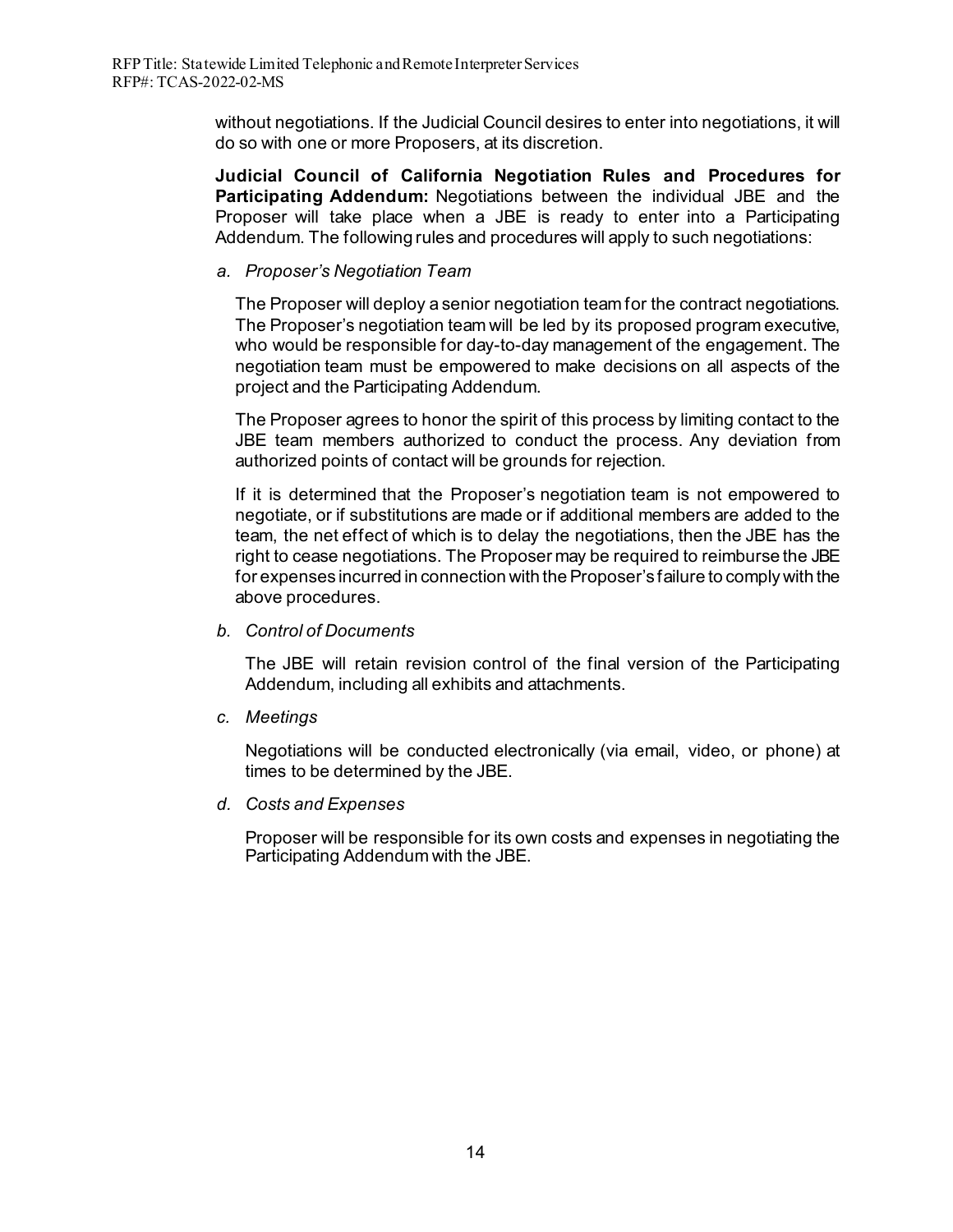RFP Title: Statewide Limited Telephonic and Remote Interpreter Services RFP#: TCAS-2022-02-MS

### **9. COST PROPOSAL CONTENT**

<span id="page-19-0"></span>The Proposer must complete the Payment Provisions document (Exhibit 1) accurately and completely.

### <span id="page-19-1"></span>**10. OFFER PERIOD**

A proposal is an irrevocable offer for 90 days following the proposal due date. In the event a final contract has not been awarded within this period, the JBE reserves the right to negotiate extensions to this period.

# <span id="page-19-2"></span>**11. EVALUATION OF PROPOSALS**

The cost portion of proposals will be publicly opened on May 17, 2022 at 2:00 PM PT.

The Judicial Councilwill evaluate the proposals on a 100-point scale using the criteria set forth in the table below. An award, if made, will be to the highest-scored proposals.

If a contract will be awarded, the Judicial Council will post an Intent to Award notice on its bid website at *[www.courts.ca.gov/rfps.htm](http://www.courts.ca.gov/rfps.htm%20on%20April%2014)* on May 20, 2022 (estimate only).

# <span id="page-19-3"></span>**11.1 Minimum Qualifications**

To be considered for full evaluation and possible award, Proposers must first meet the minimum qualification requirements listed in the following table. Subject to the Judicial Council's right in its complete and sole discretion to waive deviations or defects it deems immaterial, only those proposals that meet all of the foregoing minimum qualifications will be considered for a full evaluation and a possible award of a leveraged purchasing agreement.

| #   | <b>Minimum Qualifications</b>                                                                                                                                                                                                                                                                                                                                                                                  |
|-----|----------------------------------------------------------------------------------------------------------------------------------------------------------------------------------------------------------------------------------------------------------------------------------------------------------------------------------------------------------------------------------------------------------------|
| 1.0 | Proposer has three (3) or more years of experience providing interpreter services to<br>government and/or public sector entities, preferably for courts.                                                                                                                                                                                                                                                       |
| 2.0 | Proposer must supply resumes of Proposer's principals, as well as three (3) resumes<br>that reflect standard interpreter's qualifications.                                                                                                                                                                                                                                                                     |
| 3.0 | Proposer must describe the minimum qualifications it requires for interpreters and must<br>differentiate between categories of interpreter levels or classifications (e.g., tested<br>languages, non-tested languages, or tested for bilingual skills). Proposer must submit<br>any ranking criteria or selection protocols it uses in assigning its ranking or deploying<br>interpreters to fill assignments. |
| 4.0 | Interpreters must comply with the California Rules of Court, including but not limited to:<br>2.890, 10.103, and 10.104.                                                                                                                                                                                                                                                                                       |
| 5.0 | Proposer is not currently under suspension or debarment by any state or federal<br>government agency and is not tax delinquent with the state of California (Attachment 4).                                                                                                                                                                                                                                    |
| 6.0 | Proposer has all required licenses and permits in the state of California for interpreter<br>services.                                                                                                                                                                                                                                                                                                         |
| 7.0 | Proposer does not take material exceptions to the Judicial Council Standard Terms and<br>Conditions (Attachment 2).                                                                                                                                                                                                                                                                                            |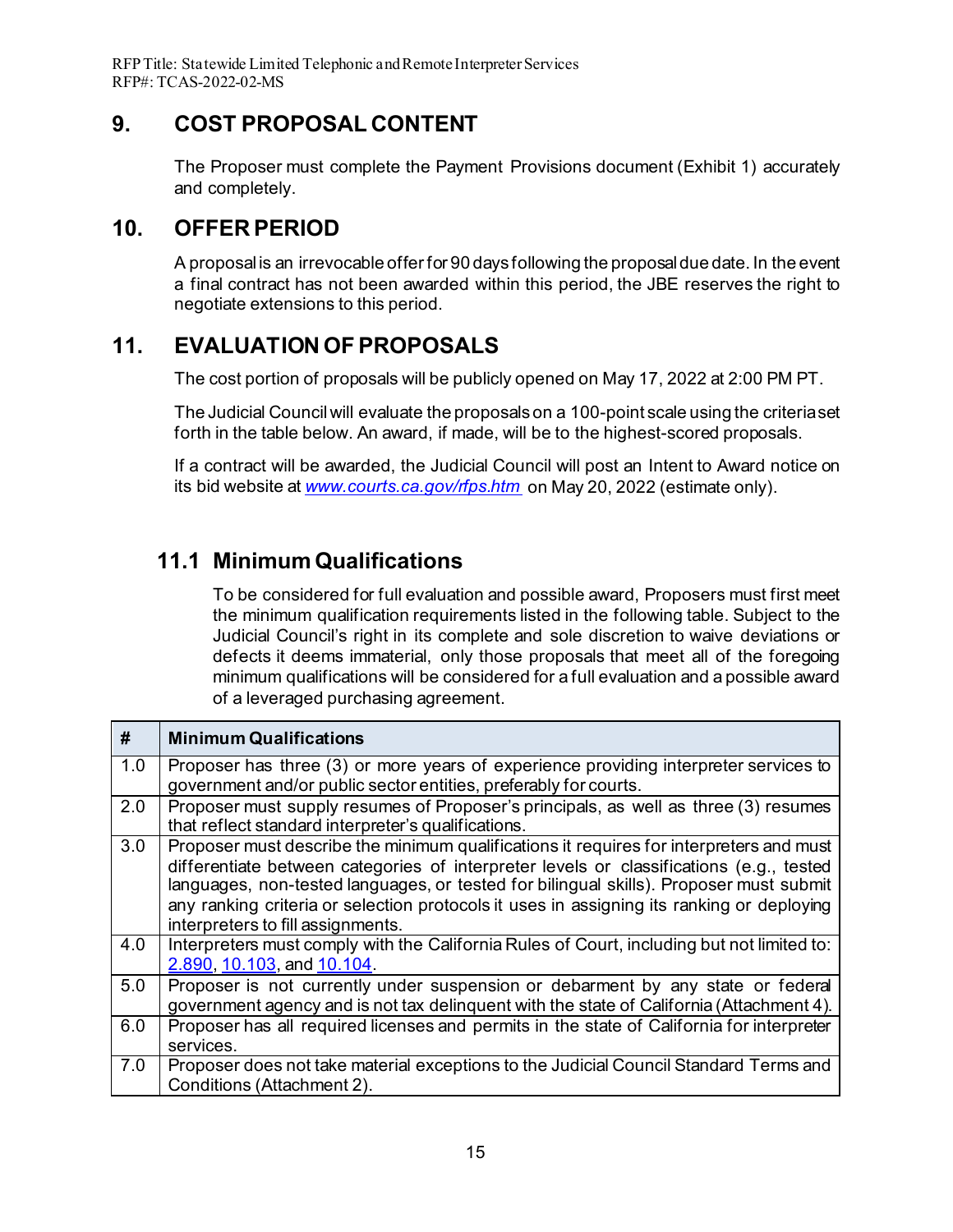# <span id="page-20-0"></span>**11.2 Evaluation Criteria**

Proposals will be evaluated based upon the following criteria. Although some factors are weighted more than others, all are considered necessary, and proposals must be technically acceptable in each area to be eligible for award.

| <b>Category</b>                                   | <b>Factors</b>                                                                                                                                                                                                                                                                                                                                                                                                                                                                                                                                                                                                                                                                                                                                   | <b>Total</b><br><b>Possible</b><br><b>Points</b> |
|---------------------------------------------------|--------------------------------------------------------------------------------------------------------------------------------------------------------------------------------------------------------------------------------------------------------------------------------------------------------------------------------------------------------------------------------------------------------------------------------------------------------------------------------------------------------------------------------------------------------------------------------------------------------------------------------------------------------------------------------------------------------------------------------------------------|--------------------------------------------------|
| <b>Technical</b><br>Understanding<br>and Approach | A Proposer will be evaluated on its ability to fulfill the<br>➤<br>requirements outlined in Section 2.2 and implement<br>reliable, effective, and efficient telephonic and remote<br>interpreter services using credentialed and/or qualified<br>interpreters.<br>$\triangleright$ The technical proposal should include detailed<br>information regarding security plans and infrastructure<br>to ensure confidentiality of data and communications<br>for telephonic and remote interpreter services.<br>$\triangleright$ The technical proposal should also include details<br>pertaining to testing, training, continuing education,<br>performance evaluation requirements<br>and<br>for<br>interpreters, as well as resumes or information | 28                                               |
|                                                   | regarding the credentials and/or qualifications of<br>current or proposed interpreters.                                                                                                                                                                                                                                                                                                                                                                                                                                                                                                                                                                                                                                                          |                                                  |
| Experience                                        | $\triangleright$ A Proposer will be evaluated on its experience<br>performing the requirements outlined in Section 2.2, as<br>well as its staffing qualifications, company size, and<br>success in providing like services in a reliable,<br>effective, and efficient manner to groups with similar<br>requirements to the JBEs. The Judicial Council may<br>contact a local Chamber of Commerce, the Better<br>Business Bureau, the Federal Trade Commission, the<br>California State Attorney General-Public Inquiry Unit,<br>or other references as part of its reference check.                                                                                                                                                              | 25                                               |
| Cost/Pricing<br>Factors                           | $\triangleright$ A Proposer must submit a pricing proposal in the form<br>attached hereto as Exhibit 1, Payment Provisions.<br>The evaluation will be based on a cost proposal that<br>demonstrates reasonable fees and a plan to work<br>with contingencies. The proposal should demonstrate<br>fiscal controls necessary for collection and<br>management of fees. The proposal should include a<br>clear, well-defined budget, justifications, and a break-<br>down of per minute usage charges per language. A                                                                                                                                                                                                                               | 22                                               |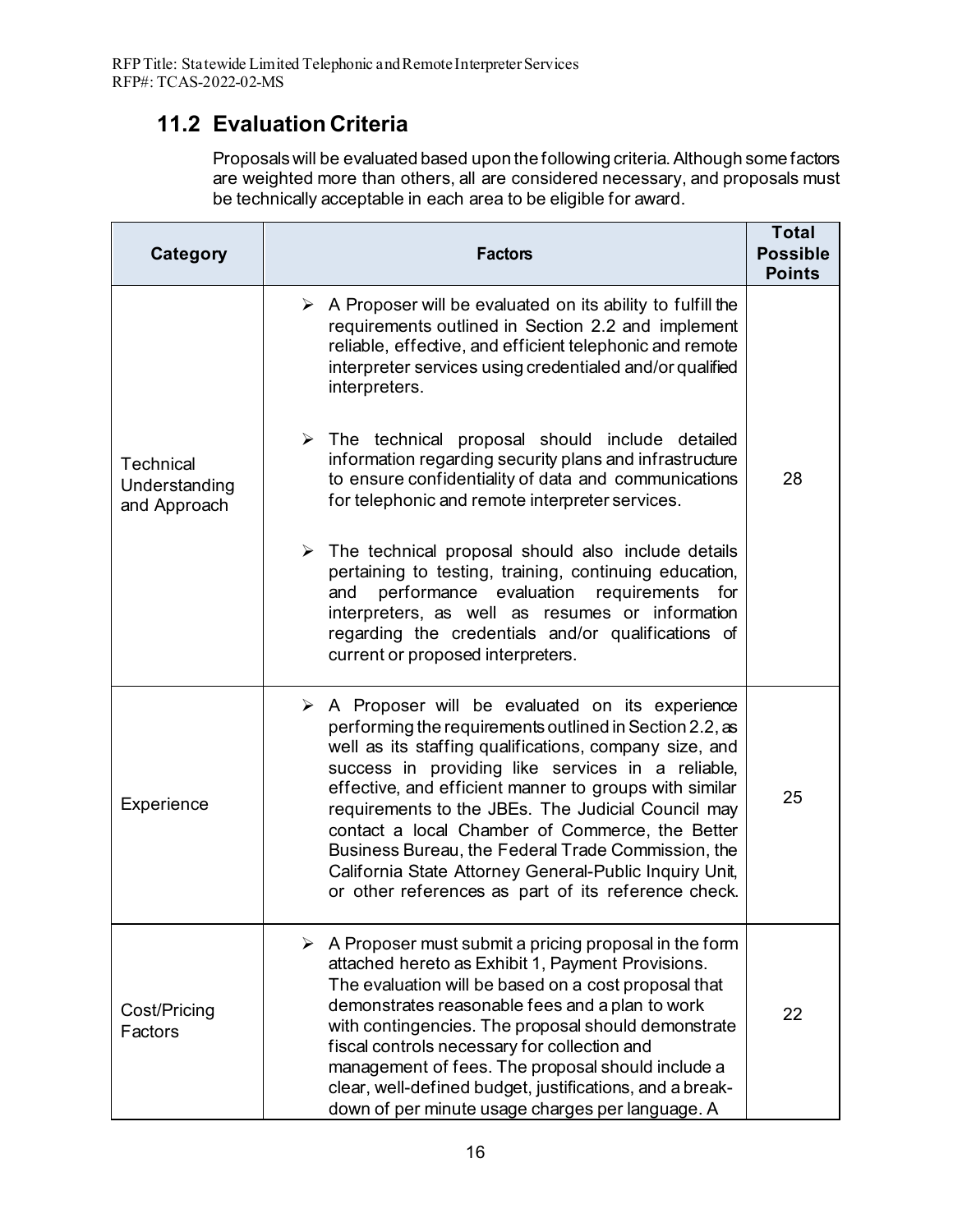| Category                                | <b>Factors</b>                                                                                                                                                                                                 | Total<br><b>Possible</b><br><b>Points</b> |
|-----------------------------------------|----------------------------------------------------------------------------------------------------------------------------------------------------------------------------------------------------------------|-------------------------------------------|
|                                         | description should be provided if usage costs per<br>language differ based on volume, peak/non-peak<br>times, or credentials and/or qualifications of<br>interpreters.                                         |                                           |
| <b>Contract Terms</b><br>and Conditions | Compliance with contract terms: complete and submit<br>➤<br>Attachment 3, Contractor's Acceptance of Terms and<br>Conditions. A material exception to a minimum term<br>will render a proposal non-responsive. | 17                                        |
| <b>Small Business</b><br>Incentive      | Small Business incentive points                                                                                                                                                                                | 5                                         |
| <b>DVBE</b> Incentive                   | DVBE incentive points                                                                                                                                                                                          | 3                                         |

### <span id="page-21-0"></span>**11.3 Non-Cost Portion**

At the time proposals are opened, each proposal will be checked for the presence or absence of the required proposal contents. The scores for the non-cost portion of the responsive proposals will be posted on the date listed in Section 4, Timeline for This RPF on the Judicial Council bid website at *[www.courts.ca.gov/rfps.htm.](http://www.courts.ca.gov/rfps.htm)* 

# <span id="page-21-1"></span>**11.4 Cost Portion**

Following the publication of the **Non-Cost Portion** scores, the **Cost Portions** will be opened. The **Cost Portion** of the proposals will be publicly opened via Microsoft Teams on the date and time noted in Section 4, Timeline of This RFP. The cost portion will only be opened and evaluated if the Proposer's non-cost portion is determined to be responsive.

Proposals containing false or misleading statements may be rejected if, in the opinion of the Judicial Council, the information was intended to mislead the state regarding a requirement of the solicitation document.

If a Master Agreement is awarded, Judicial Council staff will post notice of an Intent to Award on the Judicial Council bid website at *[www.courts.ca.gov/rfps.htm](http://www.courts.ca.gov/rfps.htm)*.

# <span id="page-21-2"></span>**12. RIGHTS**

The Judicial Council reserves the right to seek clarification or additional information from any Proposer throughout the solicitation process. The Judicial Council reserves the right to reject any and all proposals, in whole or in part, as well as the right to issue similar RFPs in the future. This RFP is in no way an agreement, obligation, or contract, and in no way is the Judicial Council or the state of California responsible for the cost of preparing the proposal. One copy of a submitted proposal will be retained for official files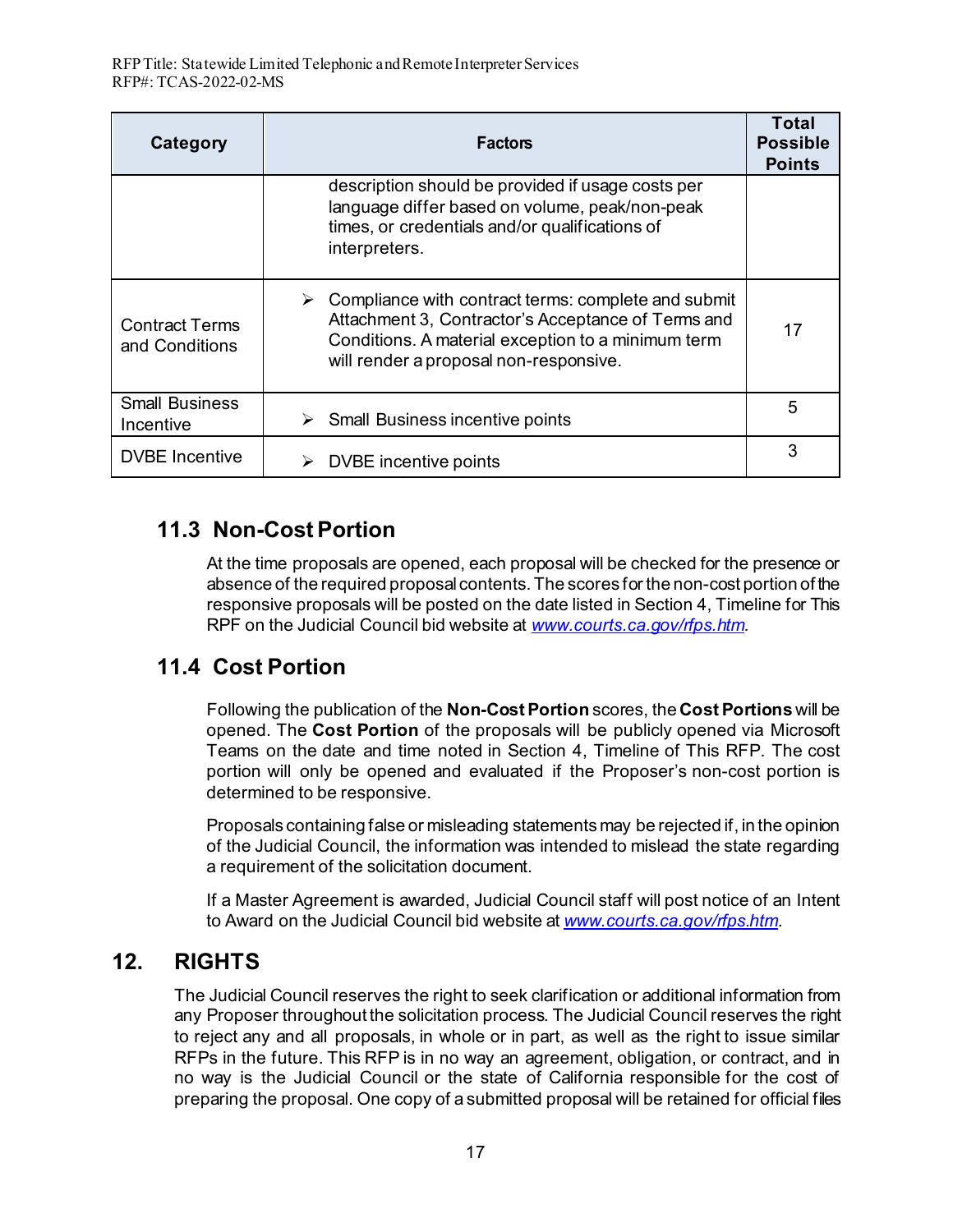and becomes a public record.

# <span id="page-22-0"></span>**13. CONFIDENTIAL OR PROPRIETARY INFORMATION**

Proposals are subject to disclosure pursuant to applicable provisions of the California Public Contract Code and [rule 10.500 of the California Rules of Court.](https://www.courts.ca.gov/cms/rules/index.cfm?title=ten&linkid=rule10_500) The Judicial Council will not disclose (1) social security numbers, or (2) balance sheets or income statements submitted by a Proposer that is not a publicly traded corporation. All other information in proposals will be disclosed in response to applicable public records requests. Such disclosure will be made regardless of whether the proposal (or portions thereof) is marked "confidential," "proprietary," or otherwise, and regardless of any statement in the proposal (1) purporting to limit the Judicial Council's right to disclose information in the proposal or (2) requiring the Judicial Council to inform or obtain the consent of the Proposer prior to the disclosure of the proposal (or portions thereof). Any proposal that is password protected, or contains portions that are password protected, may be rejected. Proposers are accordingly cautioned not to include confidential, proprietary, or privileged information in proposals.

# <span id="page-22-2"></span><span id="page-22-1"></span>**14. SMALL BUSINESS PREFERENCE**

# **14.1 Small Business Participation Not Mandatory**

Failure to qualify for the small business preference will not render a proposal nonresponsive.

# <span id="page-22-3"></span>**14.2 Small Business Enterprise (SBE) Incentive**

Eligibility for and application of the small business preference is governed by the JBE's Small Business Preference Procedures for the Procurement of Information Technology Goods and Services. The Proposer will receive a small business preference if, in the JBE's sole determination, the Proposer has met all applicable requirements. If Proposer receives the small business incentive, five (5) points will be added to the score assigned to Proposer's proposal. If a DVBE incentive is also offered in connection with this solicitation, additional rules regarding the interaction between the small business preference and the DVBE incentive apply.

# <span id="page-22-4"></span>**14.3 Qualification**

To receive the small business preference, the Proposer must be either (1) a Department of General Services (DGS) certified small business or microbusiness performing a commercially useful function, or (2) a DGS-certified small business nonprofit veteran service agency.

### <span id="page-22-5"></span>**14.4 Process**

If the Proposer wishes to seek the small business preference, the Proposer must complete and submit with its proposal the Small Business Declaration (Attachment 5). The Proposer must submit with the Small Business Declaration all materials required in the Small Business Declaration.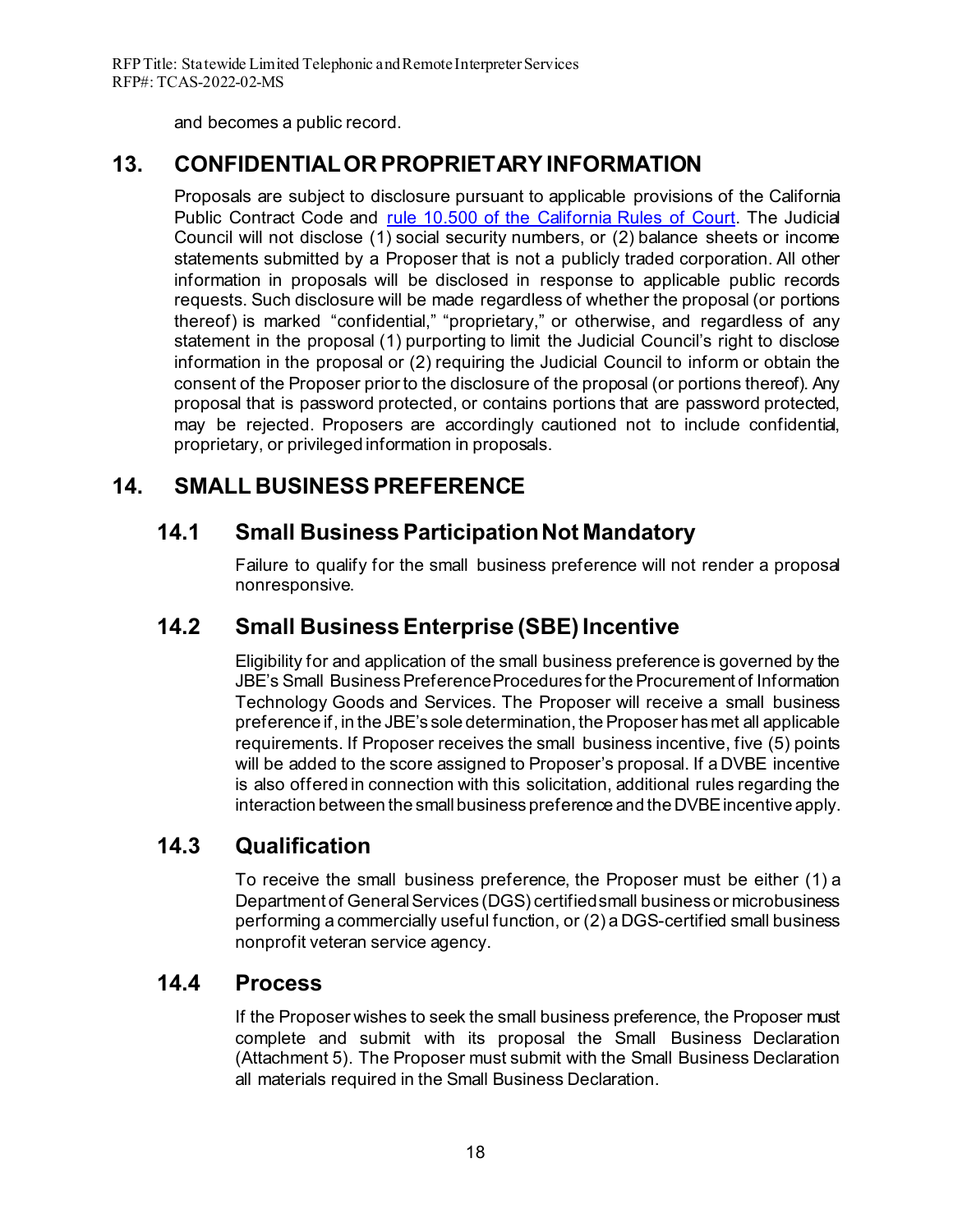# <span id="page-23-0"></span>**14.5 Failure to Complete Forms**

Failure to complete and submit the Small Business Declaration as required will result in the Proposer not receiving the small business preference. In addition, the Judicial Council may request additional written clarifying information. Failure to provide this information as requested will result in the Proposer not receiving the small business preference.

# <span id="page-23-1"></span>**14.6 Meeting SBE Commitments**

If the Proposer receives the small business preference, (1) the Proposer will be required to complete a post-contract report, and (2) failure to meet the small business commitment set forth in its proposal will constitute a breach of contract.

FRAUDULENT MISREPREPRETATION IN CONNECTION WITH THE SMALL BUSINESS PREFERENCE IS UNLAWFUL AND IS PUNISHABLE BY CIVIL PENALTIES. SEE [GOVERNMENT CODE SECTION 14842.5.](https://leginfo.legislature.ca.gov/faces/codes_displaySection.xhtml?lawCode=GOV§ionNum=14842.5.)

# <span id="page-23-3"></span><span id="page-23-2"></span>**15. DISABLED VETERAN BUSINESS ENTERPRISE (DVBE) INCENTIVE**

### **15.1 Qualification Not Mandatory**

Qualification for the DVBE incentive is not mandatory. Failure to qualify for the DVBE incentive will not render a proposal nonresponsive.

# <span id="page-23-4"></span>**15.2 DVBE Point Award**

Eligibility for and application of the DVBE incentive is governed by the Judicial Council's DVBE Rules and Procedures. Proposer will receive a DVBE incentive if, in the Judicial Council's sole determination, Proposer has met all applicable requirements. If Proposer receives the DVBE incentive, three (3) points will be added to the score assigned to Proposer's proposal.

To receive the DVBE incentive, at least 3% of the contract goods and/or services must be provided by a DVBE performing a commercially useful function. Or, for solicitations of non-IT goods and IT goods and services, Proposer may have an approved Business Utilization Plan ("BUP") on file with the California Department of General Services ("DGS").

### <span id="page-23-5"></span>**15.3 Process**

If Proposer wishes to seek the DVBE incentive:

- Proposer must complete and submit with its proposal the Bidder DVBE Declaration (Attachment 10). Proposer must also submit all materials required in the Bidder DVBE Declaration
- Proposer must submit with its proposal a Bidder Declaration (Attachment 11) completed and signed by each DVBE that will provide goods and/or services in connection with the contract. If Proposer is itself a DVBE, it must also complete and sign the Bidder Declaration. If Proposer will use DVBE subcontractors, each DVBE subcontractor must complete and sign a Bidder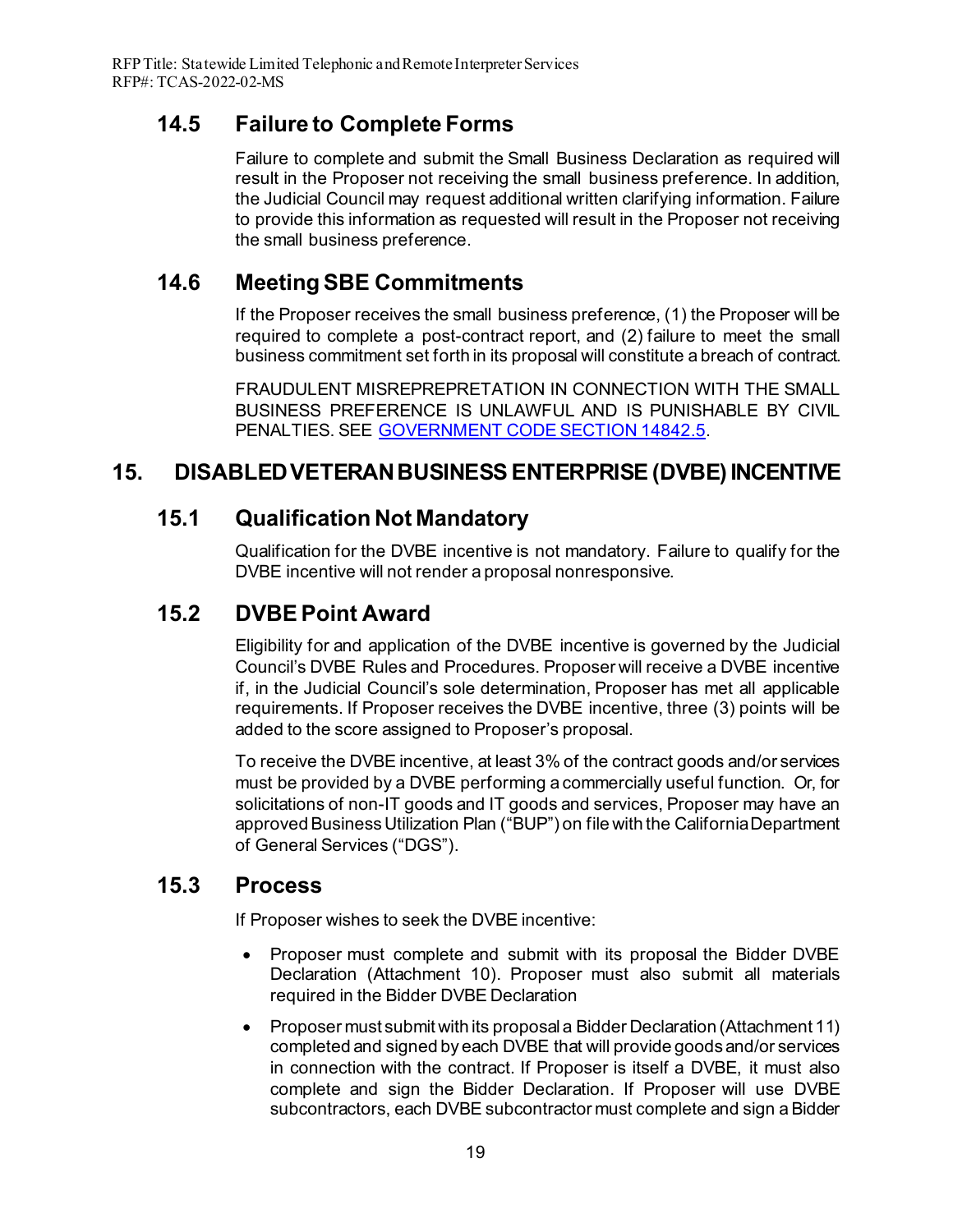Declaration. *Note:* The Bidder Declaration is not required if Proposer will qualify for the DVBE incentive using a business utilization plan on file with the Department of General Services.

# <span id="page-24-0"></span>**15.4 Failure to Complete Forms**

Failure to complete and submit these forms as required will result in Proposer not receiving the DVBE incentive. In addition, the Judicial Council may request additional written clarifying information. Failure to provide this information as requested will result in Proposer not receiving the DVBE incentive.

# <span id="page-24-1"></span>**15.5 Application of DVBE Incentive**

If this solicitation is for information technology goods and services, the application of the DVBE incentive may be affected by application of the small business preference. For additional information, see the Judicial Council's Small Business Preference Procedures for the Procurement of Information Technology Goods and Services.

# <span id="page-24-2"></span>**15.6 Meeting DVBE Commitments**

If Proposer receives the DVBE incentive: (1) Proposer will be required to complete a post-contract DVBE certification if DVBE subcontractors are used; (2) Proposer must use any DVBE subcontractor(s) identified in its proposal unless the Judicial Council approves in writing the substitution of another DVBE; and (3) failure to meet the DVBE commitment set forth in its proposal will constitute a breach of contract.

If using DVBE subcontractors, the Proposer must complete and return to the JBE a copy of the post-contract certification form, click this link for details: [\(https://www.courts.ca.gov/documents/JBCM-Post-Contract-Certification-](https://www.courts.ca.gov/documents/JBCM-Post-Contract-Certification-Form.docx)[Form.docx\)](https://www.courts.ca.gov/documents/JBCM-Post-Contract-Certification-Form.docx), promptly upon completion of the awarded contract, and by no later than the date of submission of Proposer's final invoice to the JBE. If the Proposer fails to do so, the JBE will withhold \$10,000 from the final payment, or withhold the full payment if it is less than \$10,000, until the Contractor submits a complete and accurate post-contract certification form.

When a Proposer fails to comply with the post-contract certification requirement in this section and a payment withhold is applied to a contract, the JBE shall allow the Proposer to cure the deficiency after written notice. Notwithstanding the foregoing or any other law, if after at least 15 calendar days, but no more than 30 calendar days, from the date of the written notice the Proposer refuses to comply with the certification requirements, the JBE shall permanently deduct \$10,000 from the final payment, or the full payment if less than \$10,000.

FRAUDULENT MISREPRESENTATION IN CONNECTION WITH THE DVBE INCENTIVE IS A MISDEMEANOR AND IS PUNISHABLE BY IMPRISONMENT OR FINE, AND VIOLATORS ARE LIABLE FOR CIVIL PENALTIES. SEE [MILITARY AND VETERANS CODE SECTION](https://leginfo.legislature.ca.gov/faces/codes_displaySection.xhtml?sectionNum=999.9.&lawCode=MVC) 999.9.